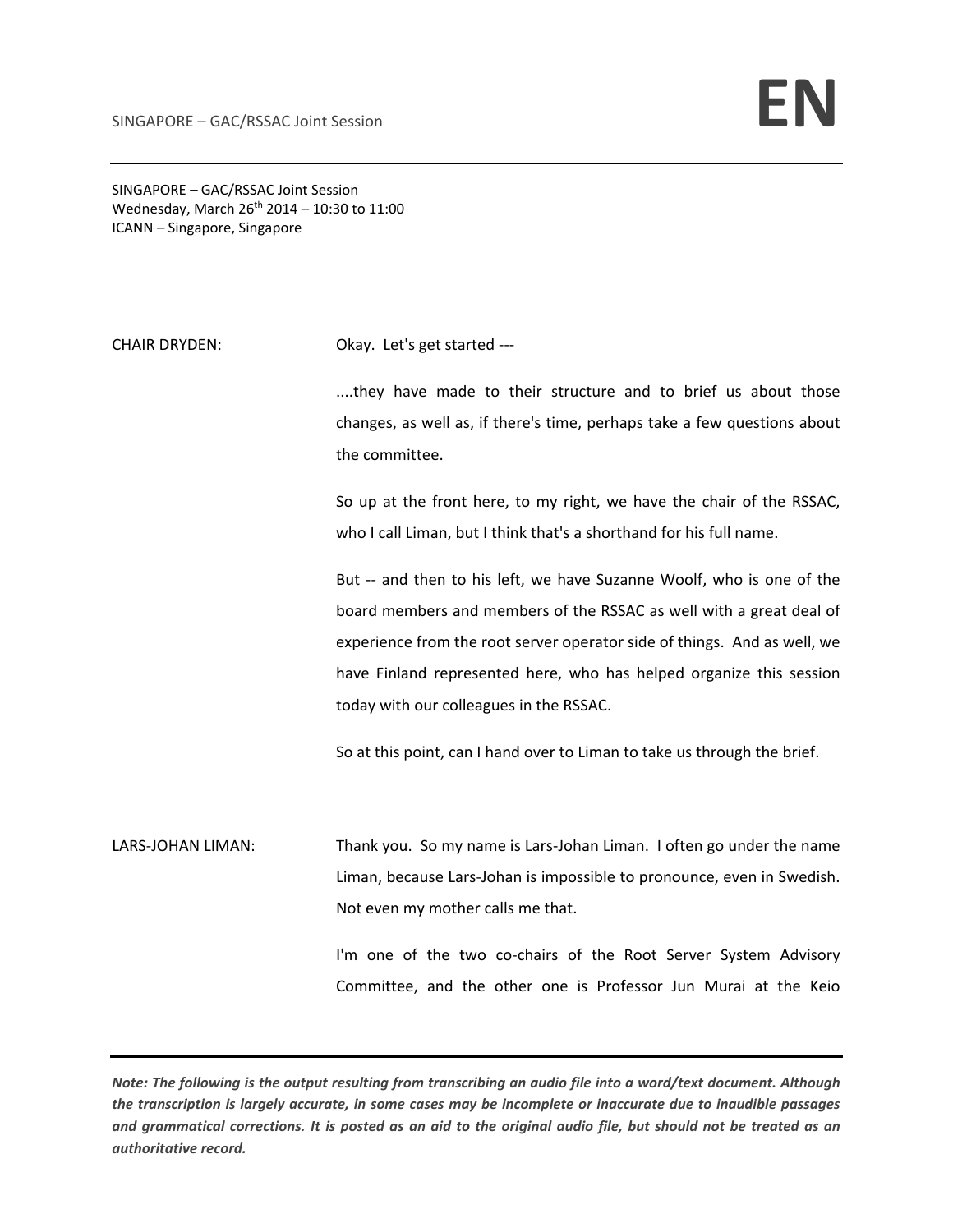University in Tokyo. He couldn't make it here, so I am the sole representative here this time.

But with me, I have Suzanne Woolf, who is RSSAC's liaison to the board. So she's a full member of the RSSAC but also a member of the board.

I'm looking at you. So I wonder if you want to make introductory remarks, or should I just keep going?

>> No, I think you should just go.

LARS-JOHAN LIMAN: Chay. So we would like to introduce you very quickly to where ICANN -sorry, where RSSAC is in the ICANN environment and also brief you a bit about the restructuring work we're going through and what we are currently looking at, the substantive work we are looking at right now.

But I would like Suzanne to start off the overview.

SUZANNE WOOLF: Sure. Thank you, Liman. And as Heather alluded, Liman, also, I've been part of RSSAC and involved as the liaison to the board with the broader community for quite some time, so it's really nice to be here again and working with you again, and also to have a few more of my RSSAC colleagues with me than I had quite been used to. So we have several colleagues in the room here also, in addition to ourselves. And that's a very nice change. It's -- very pleased about that.

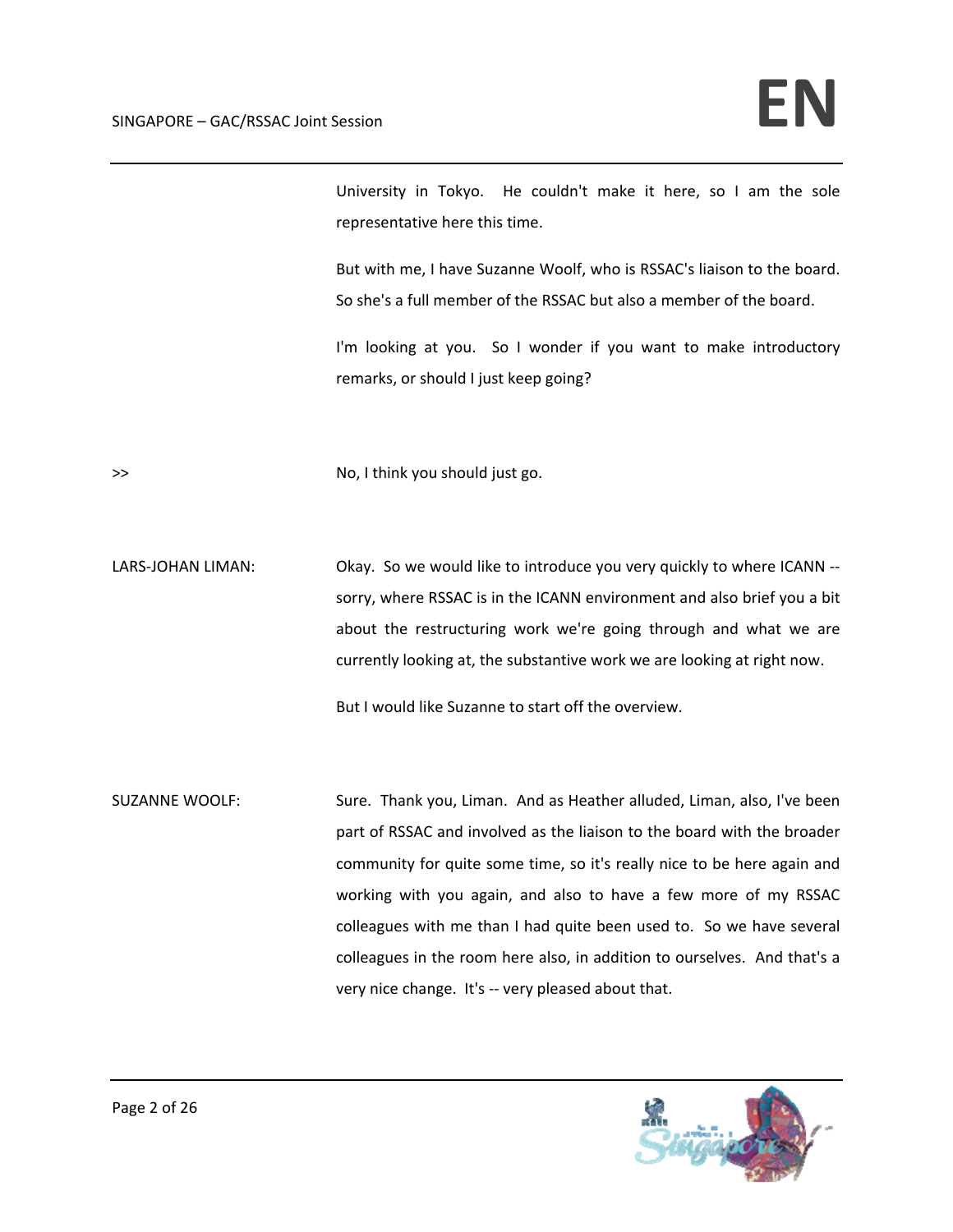I'm going to give sort of a quick overview of where we sit in the larger ICANN and Internet ecosystem, and then we'll get into the specifics of the organizational work we're trying to do.

Next slide, please.

We always start with who we are, because we have a little bit of a set of distinctions we need to make between RSSAC and the root server operators. The root server operators are formally represented on RSSAC. In addition, RSSAC, we're working towards a broader group of ‐‐ broader working group that also includes other stakeholders in the root system, the root management and distribution system for the DNS. We do have in ‐‐ throughout the larger group a technical and operational orientation. We view our work and our orientation as principally about making sure things work. We draw on a lot of DNS expertise, TLD and RIR technical folks, because of large experience of infrastructure requirements and operations, and we are, as part of our reorganization, which Liman will talk about, looking at who -- making sure that we are getting a reasonable and appropriate cross section of other stakeholders in our system and our work.

## Next, please.

We always need at least one chart. I promise this is the only one. Just showing where we are. We are an advisory committee, chartered by the normal ICANN process. We sit -- we work closely, in fact, on a regular basis, with the Security and Stability Advisory Committee. We have done, in addition, you know -- organizationally, we sit next to the GAC and ALAC also. And we do try to work with the other advisory committees on issues of mutual interest. In addition, we do have a

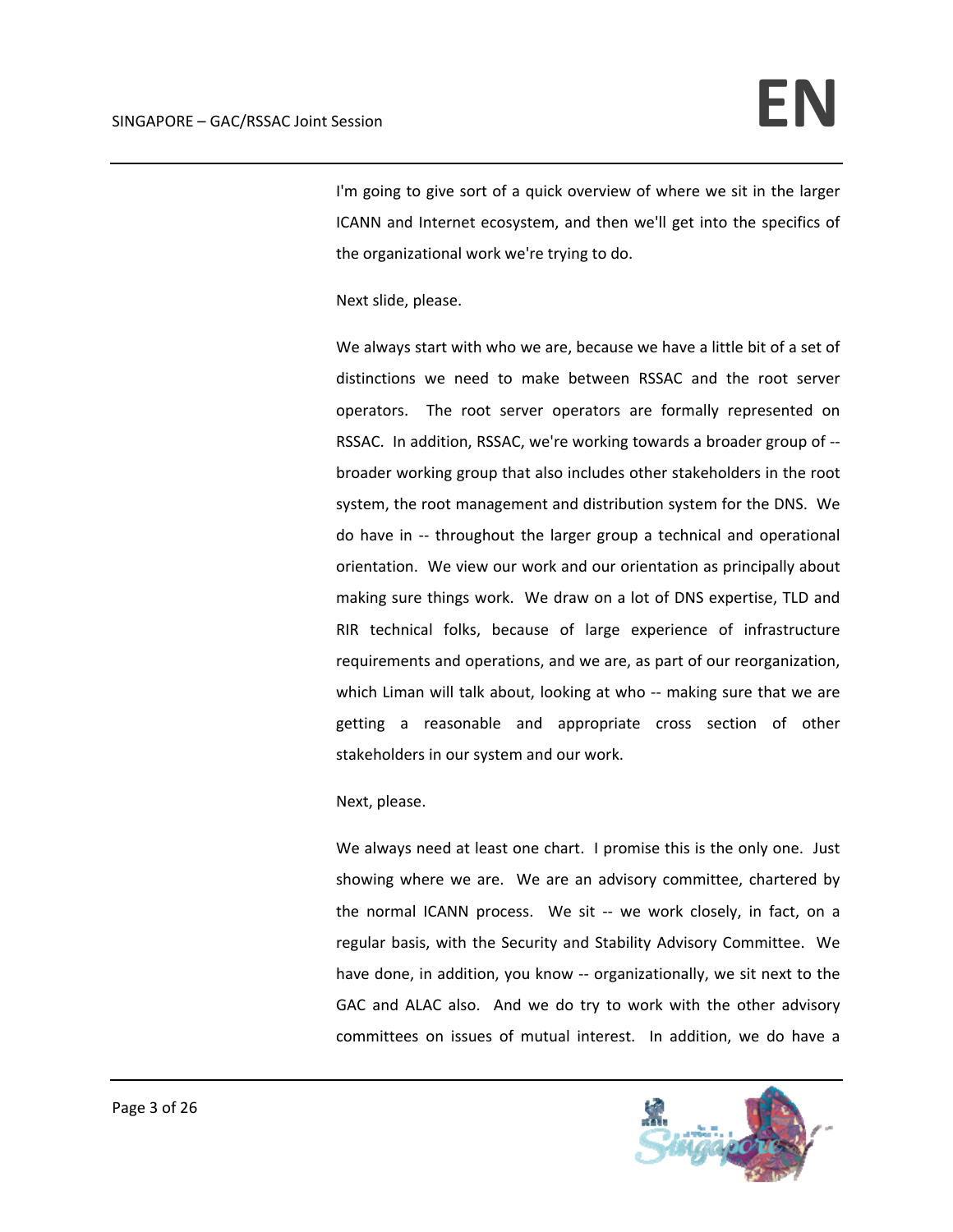liaison to the board, along with the SSAC and the IAB and the GAC and so on.

Next, please.

And, again, when we talk as either root -- we do have to make the distinction between what we do as root server operators and the activities of RSSAC as an advisory committee. As the root server operators, we're here to perform a very basic technical service. We make sure that DNS queries needed to allow users to interact with the DNS on the Internet are answered as quickly and efficiently as possible. It's a very simple, straightforward technical function.

We work closely with IANA and Verisign as the root zone management partners to make sure that the system works smoothly for Internet users all over the world to get the most up-to-date, required information through accessing the DNS. We also do a fair amount of educational work. We do a lot of explaining to people what is and is not within the purview of the service we offer.

As RSSAC, we provide liaison -- you know, our function in the ecosystem, in the ICANN community, includes liaisons to the NomCom, the board, to other working groups as requested. And our charter in the ICANN bylaws is basically as an advisory committee, we provide DNS expertise and advice, both specific to the root and in a larger -- and sometimes in larger questions to the board, to the staff, and the larger community.

We have worked on issues such as how to properly and safely introduce DNSSEC to the root. We've worked with other advisory committees and

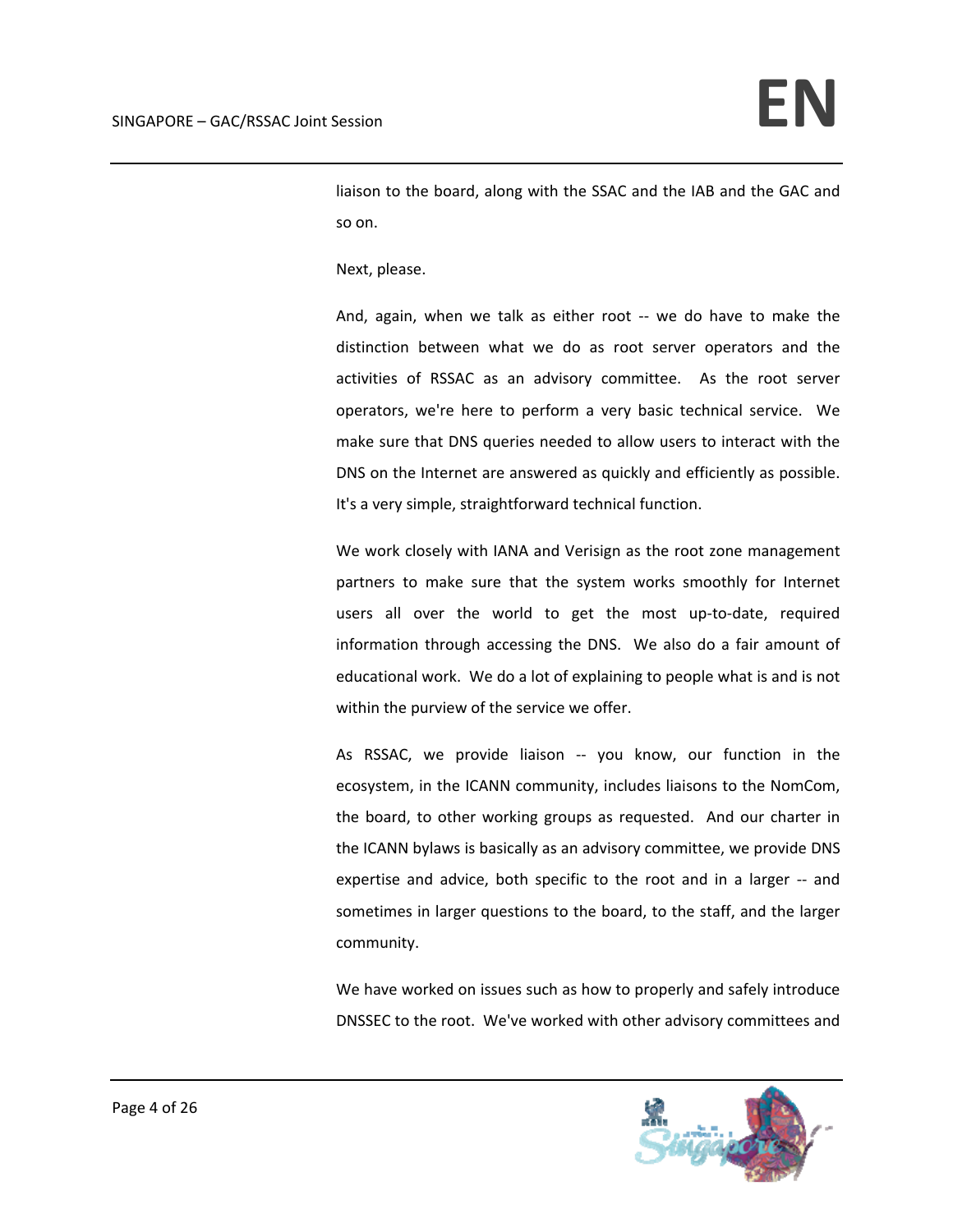with staff and the community on advice regarding root scaling with the introduction of new gTLDs. We're also working on some current specifications, new documents, on measurements and service expectations regarding the operational root name service.

Next, please.

There's also ‐‐ We're also very careful about scoping what we don't do and putting the limits on our mission and our agreement.

As RSSAC, the root server operators are represented on the RSSAC, but RSSAC does not tell the root server operators what to do. It's a collaborative effort to form advice, standards, expectations that the participants will then voluntarily follow. In addition, we don't ‐‐ unlike other advisory groups to ICANN, other bodies in the community, our advice is nonbinding. Again, we hope that it's good advice and that the board and the community will be willing and able to take it. But we do not provide normative or ‐‐ sorry, prescriptive advice.

In addition, as either the root server operators or RSSAC, we play no policy role in the contents of the root zone. There are processes and ‐‐ there are processes for that which we are outside of. We provide the service, accessing the contents, not determining what it is.

In addition, all of the organizations involved do perform other services. We're businesses and nonprofits and other activities within the community. We are -- Some of the organizations operate commercial Internet services of various kinds. But we provide those separately from the DNS root service, which is provided as for the public benefit of all Internet users.

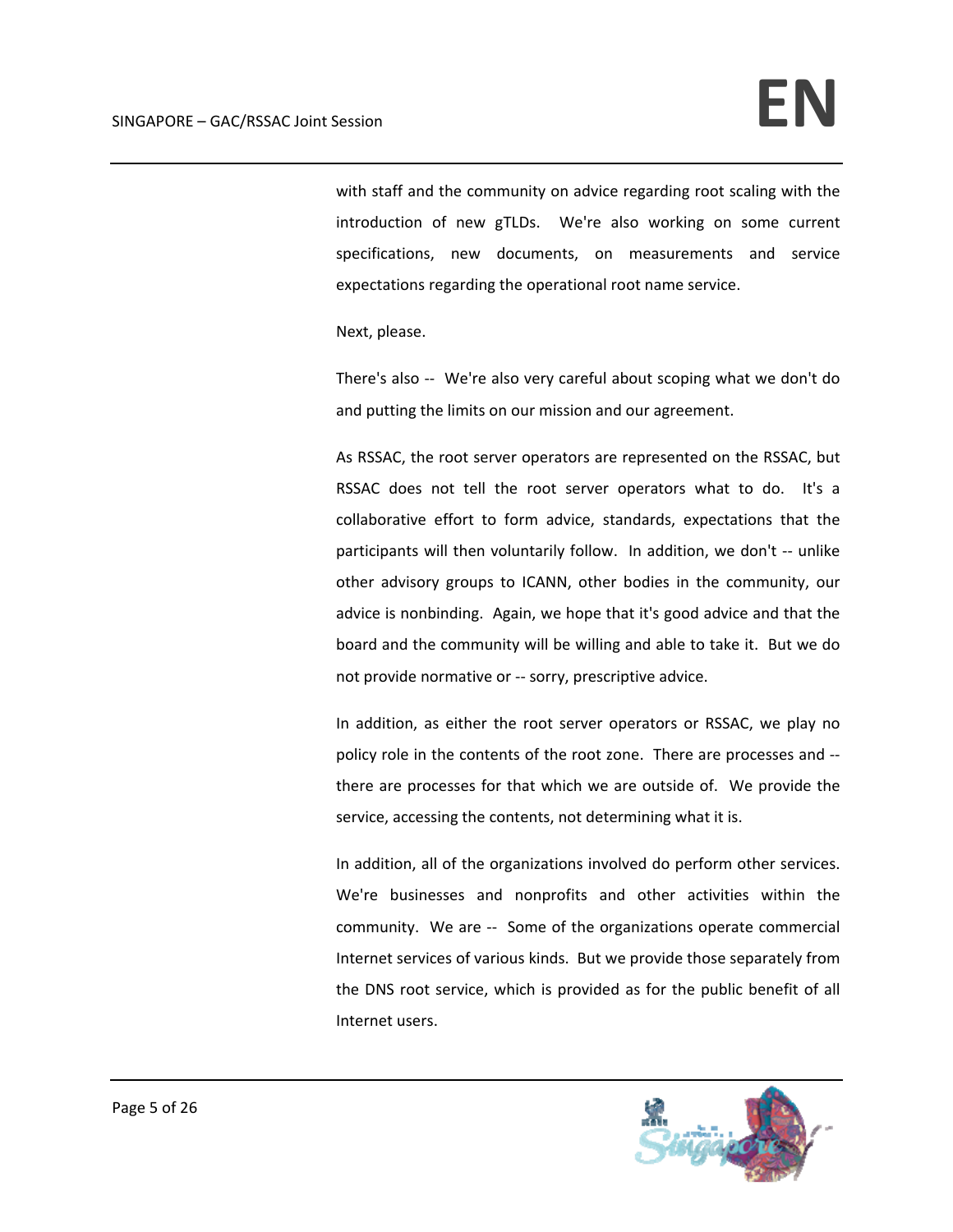Next, please.

Real briefly, for anybody who's interested in some of the technical comings and goings, there's a lot of root server information at rootservers.org, operational detail of what we're doing and how we're doing it. And there's always -- we're always actually adding new information there.

Next, please.

And because it's the topic of the day, I figured we needed to touch briefly on the IANA functions transition.

Process to have a process, I suppose is the stage we're at.

First, the folks performing the root server function for the Internet, most of the organizations, and many of the people, have been performing this function and providing this service for the Internet for longer than ICANN has been around. So the transition in the stewardship of IANA that we've been discussing to many of us is something we've been working towards and certainly has been part of how things could be reasonably expected to work out for quite a long time. And we're happy to work with the process. We expect to participate in the process along with all the other stakeholder groups. Certainly exciting times. But for us, there is a basic and overriding principle, and what's close to our mission and to our role here is that we focus on the security, stability, and resiliency of the root zone distribution system for the benefit of all Internet users. And we will ‐‐ That's the guiding principle of our participation in this ‐‐ in the process and in our role in the community. So I will let my colleague sort of give

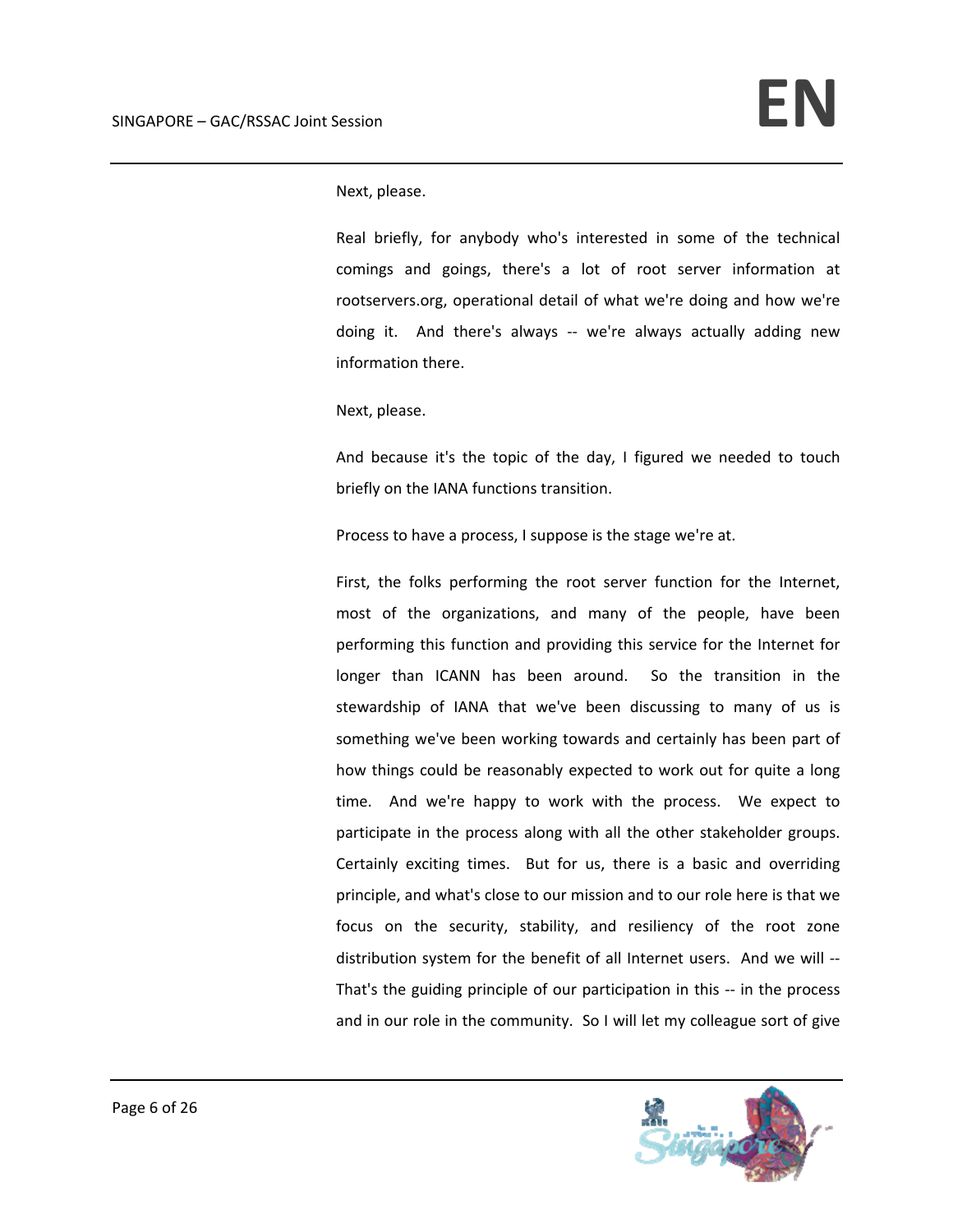the overview of the new organization, and we will go on from there with any questions or comments.

LARS-JOHAN LIMAN: Thank you. Next slide, please.

So we are reorganizing the RSSAC. The old one has been closed down. We are now trying to form and get the new one into operation.

We have requested changes to the bylaws, ICANN bylaws, that the -the part that describes RSSAC. And these have been implemented, and we are now trying to create a two-layer model where we have an Executive Committee and a caucus, which will be a larger group of people with various forms of expertise.

## Next slide, please.

The Executive Committee will consist of one voting representative from each of the root server operating organizations. That equals 12. You probably are familiar with the number 13 when it comes to number of root servers. But one organization operates two letters, two instances. So that's why we are 12 organizations.

We will create the initial procedures and processes for running the new RSSAC, and we are quite deep into that. We are this week trying to finalize the draft version of the new procedures document that will govern how we work. And we will, in the Executive Committee, select and keep track of work items that we deal with, the day‐to‐day administrative work, we will appoint work parties from the caucus to actually perform the work. We will then publish the work when it's

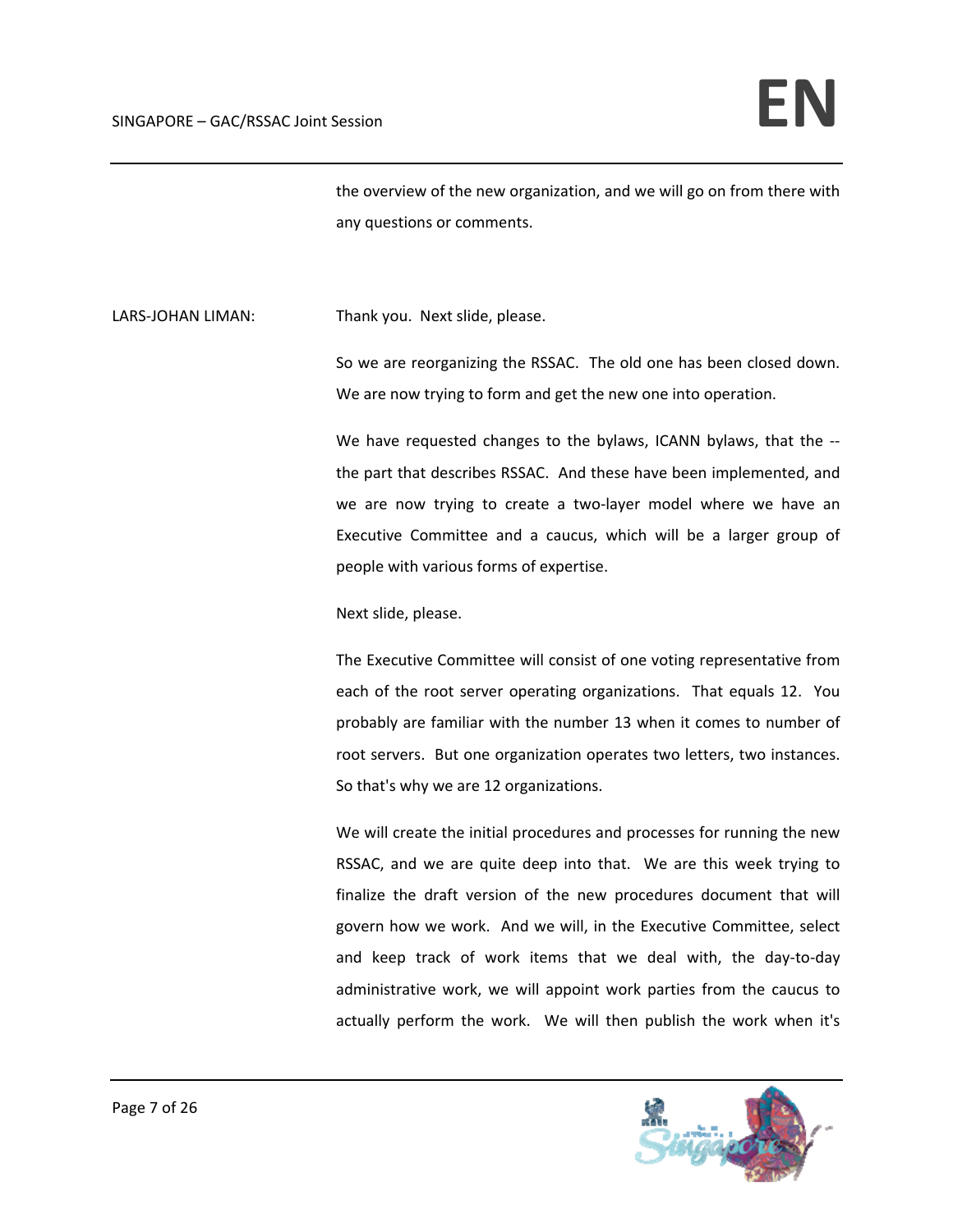ready and be responsible for the publishing process, and we will appoint and accept liaisons to other bodies. And, of course, also elect the chairs for the entire group.

Next slide, please.

There are currently two co-chairs, as I mentioned earlier: Professor Jun Murai and myself. And these are re-elected periodically on staggered terms.

Next slide, please.

This slide is -- describes the liaisons we have. We have outgoing liaisons that we kind of initiate from our side to the board, ICANN board, and also to the ICANN NomCom. And we have incoming liaisons from IANA, the root zone editor is it? NTIA, and the root zone maintainer, which is a service operated by VeriSign currently. So these three together with the root server operators make up the entire system for distributing, editing, and distributing the root zone.

And we also have incoming liaisons from the Internet Architecture Board, which is this technical body on the IETF side of things, and from the Security and Stability Advisory Committee within ICANN, and also we've had either to -- with the old RSSAC, we had a liaison to the GAC. And that is something that we would like to continue so that we have a channel to communicate with you if there are questions from your side or questions from our side that we would like to have response to or if we -- if we produce a document that we believe will be relevant for you in some way that we can ask you ‐‐ them to be forwarded to you to be reviewed and so on.

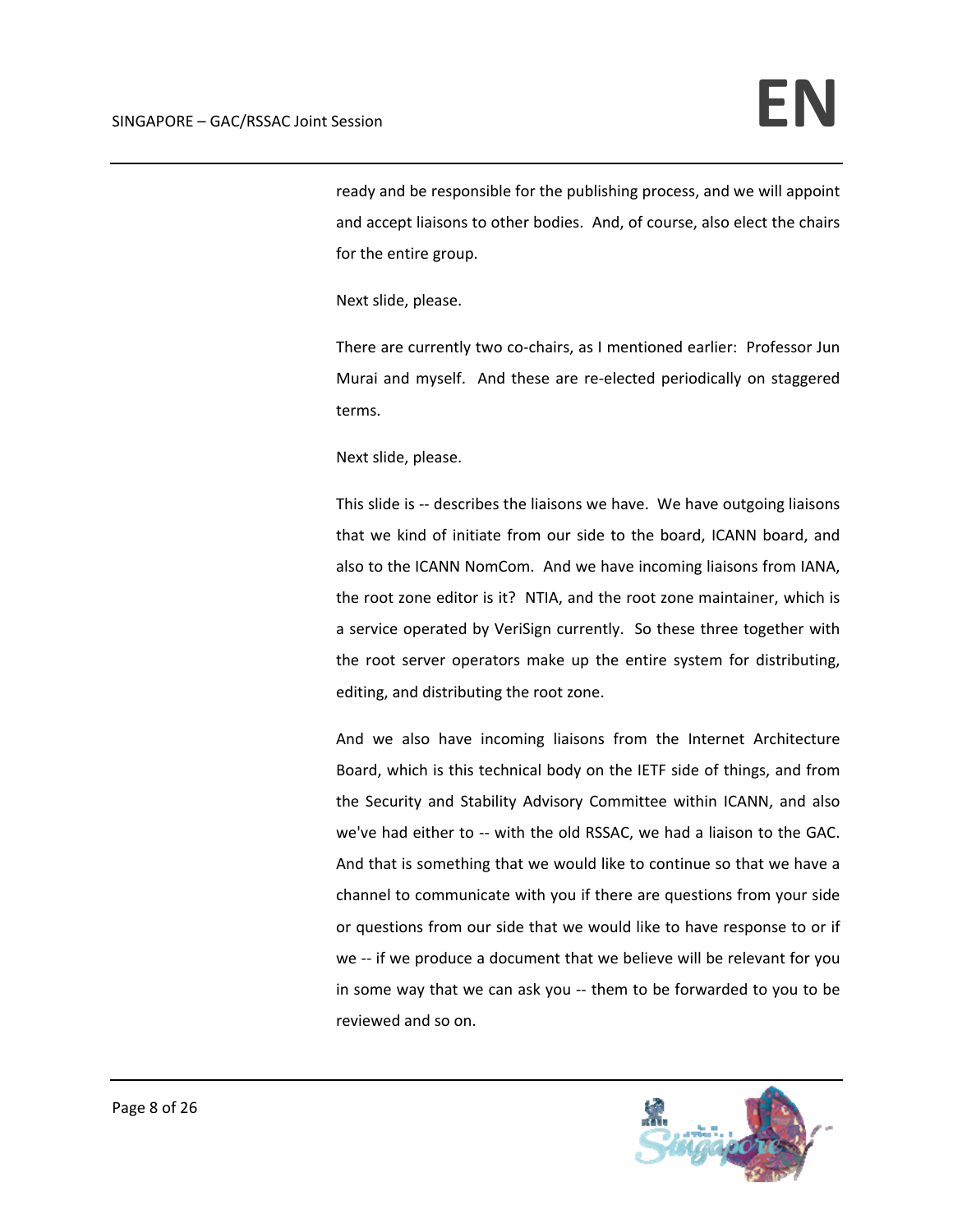Next slide, please.

The caucus is expected to be made up from people with various expertise, DNS protocol people who design the protocols, how the servers and clients are going to talk with each other, people who are involved in DNS operations, who operate DNS services in various shapes and forms, both on what we refer to as the authoritative side, which is the side where you give out DNS answers, the root servers typically operate in the authoritative mode. But you also have the client side, where the person with the laptop at home tries to receive information from the DNS system. That's referred to as the resolver side. And we would like to have people who operate that side of it as well in this caucus group. And we also would like to see people who work with registry operations, security, and have various types of expertise pertaining to the entire system.

From this group, we intend to form work parties. When we have an item that we need to work on, we will try to form a work party from subgroup from the caucus who will then produce a draft document. And then that draft document will be circulated to the entire caucus, and we will try to form consensus within the caucus, and then eventually, when consensus is reached, the document will be published by -- by the Executive Committee.

## Next slide, please.

So the current status of things is that, as I mentioned, we are developing our operational procedures. And we have actually just set the time line for that. So we expect them to be ready by the last of April this year so

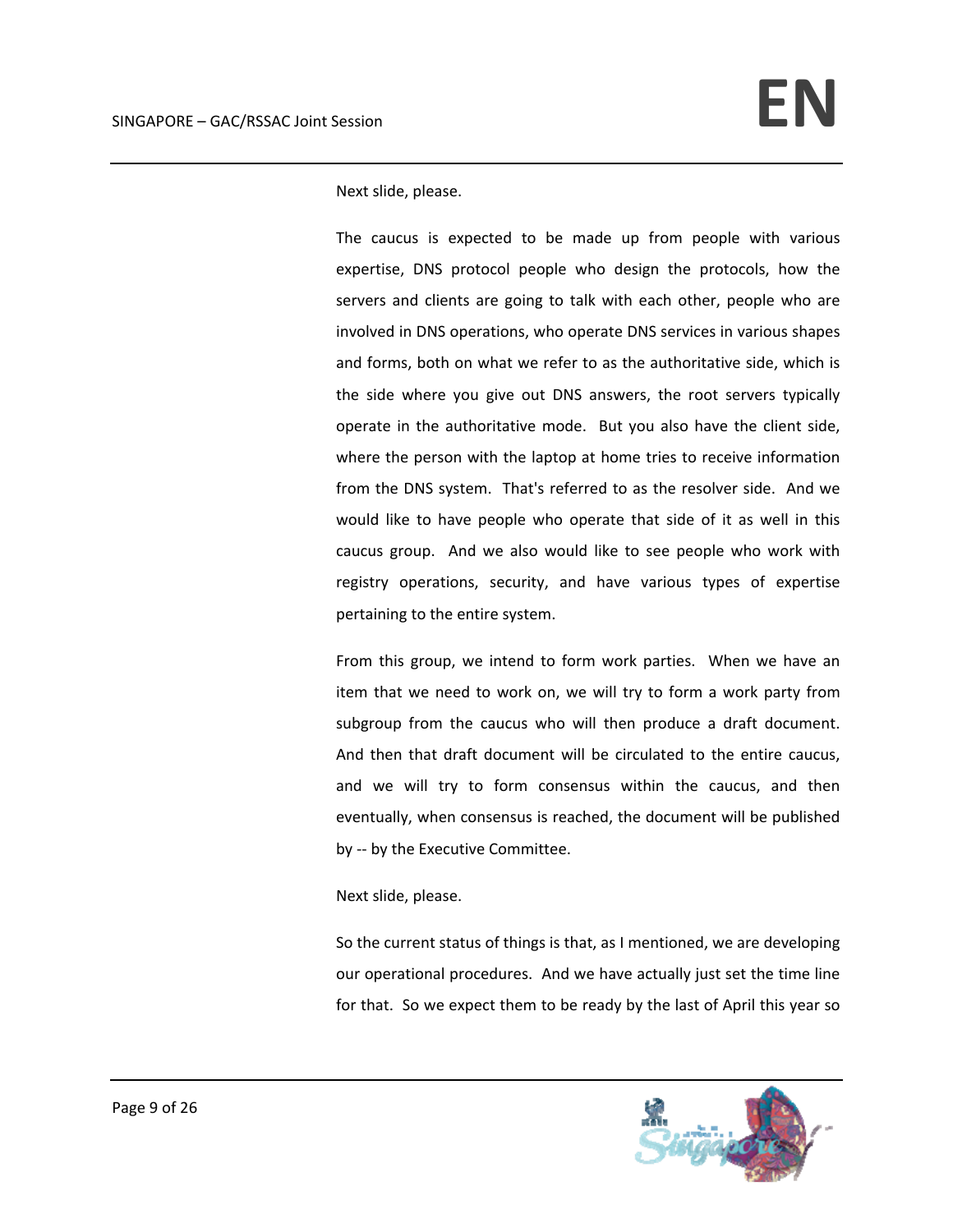that we can form the caucus and have ‐‐ hope to have that lined up and ready to start working on June 1st.

The procedures document will, as I said, specify processes for elections and liaisons and work party formation and publication and so on. And we have had one, and we are just after this meeting going to have a second editing session on that work to progress with the document.

Next slide, please.

The publication process that we propose to have is, as I mentioned already, the Executive Committee decides on a work item, forms a subgroup -- forms a work party from the caucus as a subgroup of the caucus, and they produce a draft document. The entire caucus will finalize the document, through consensus process, and the Executive Committee will eventually publish it.

Next slide, please.

So the next steps we're looking at here is to finalize this document, appoint the caucus, publish the two inherited documents that we kind of took over from the old RSSAC. They weren't published -- they weren't ready to public when the old RSSAC closed down. So we have real documents that we need to get out. But we can't really do that until we have a process defined for publishing the documents. And we also are trying to establish better relationships with the other ICANN bodies to be able to pick up issues that relate to root service that is being discussed, and to advise on root server-related issues when they are touched upon. But we want to do so at an early stage so that when ‐‐ so that we can influence the process when the work is being done

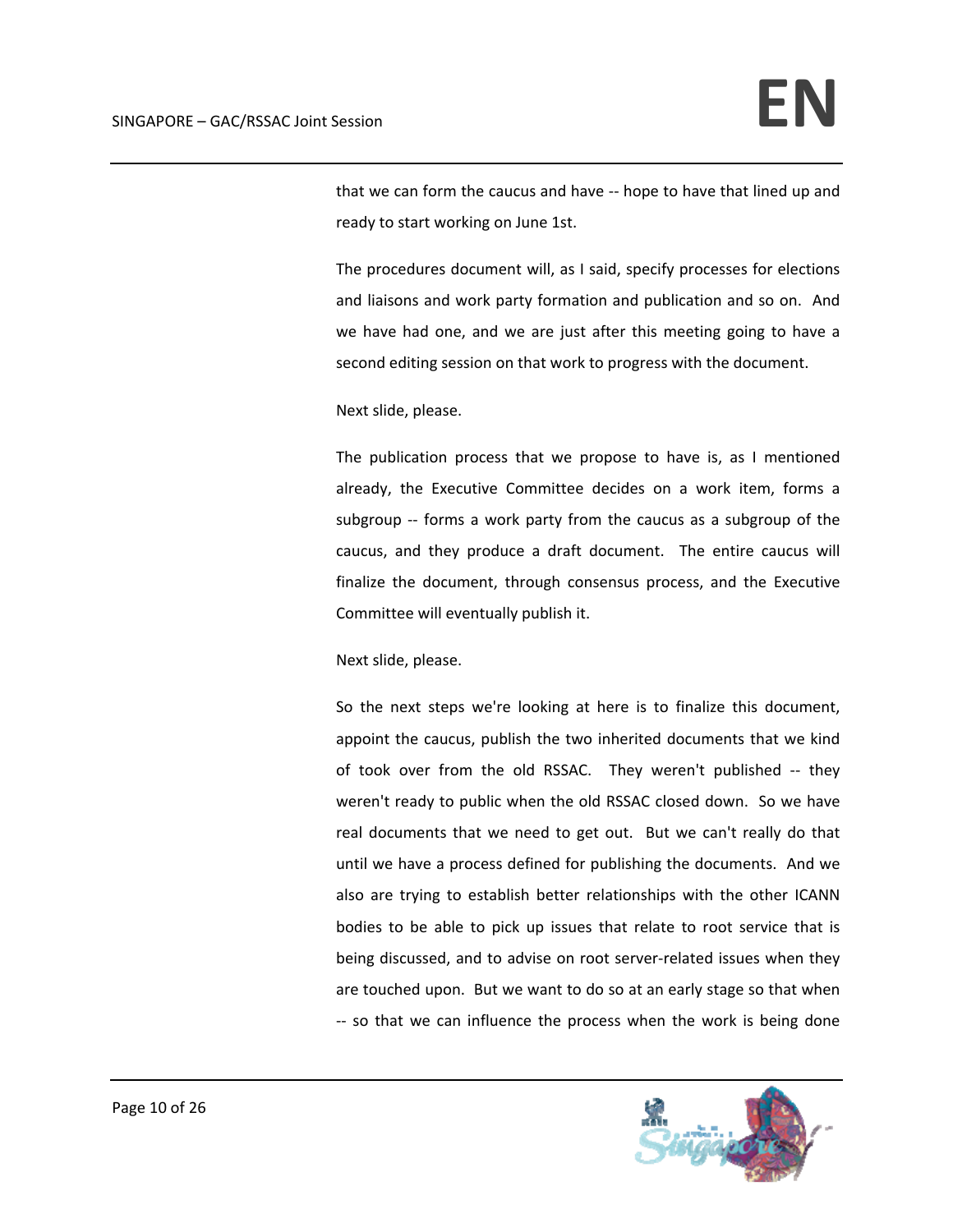rather than when the work is ready so that I have to take back and start over again if it's a critical thing that needs to be dealt with. And being here is part of that work.

I mentioned the two documents that we're looking at and that we've kind of inherited. These are two documents. One is a document that tries to describe the expectations of root server operations. Root servers operate under -- under hitherto -- actually, there are two documents, two old documents, that specify requirements for root server operators or for DNS servers. These are both old and even older. And they've been found to be outdated. The youngest one is around ten years old by now. So it's -- things have happened. It was time to renew them. And when we started to do that, we realized that there's a difference between the protocol side and the operational side and that RSSAC is not really the right body to set specifications for the DNS protocol. That belongs with the IETF, and the proper body to do the specifications is the Internet Architecture Board. So the IAB has written a document for the protocol side of things, and we, within RSSAC, are writing the operational requirements document.

These two need to be published in tandem, together, at the same time, but through different channels, because the IAB has a totally different channel for publishing documents. But they need to be published in parallel, because they reference each other.

The other document is a document that specifies a number of metrics, measurements that we can do or that we are expected to do on the root servers in order to look for long-term trends and changes in the root server system. And this came out of the root scaling study that was

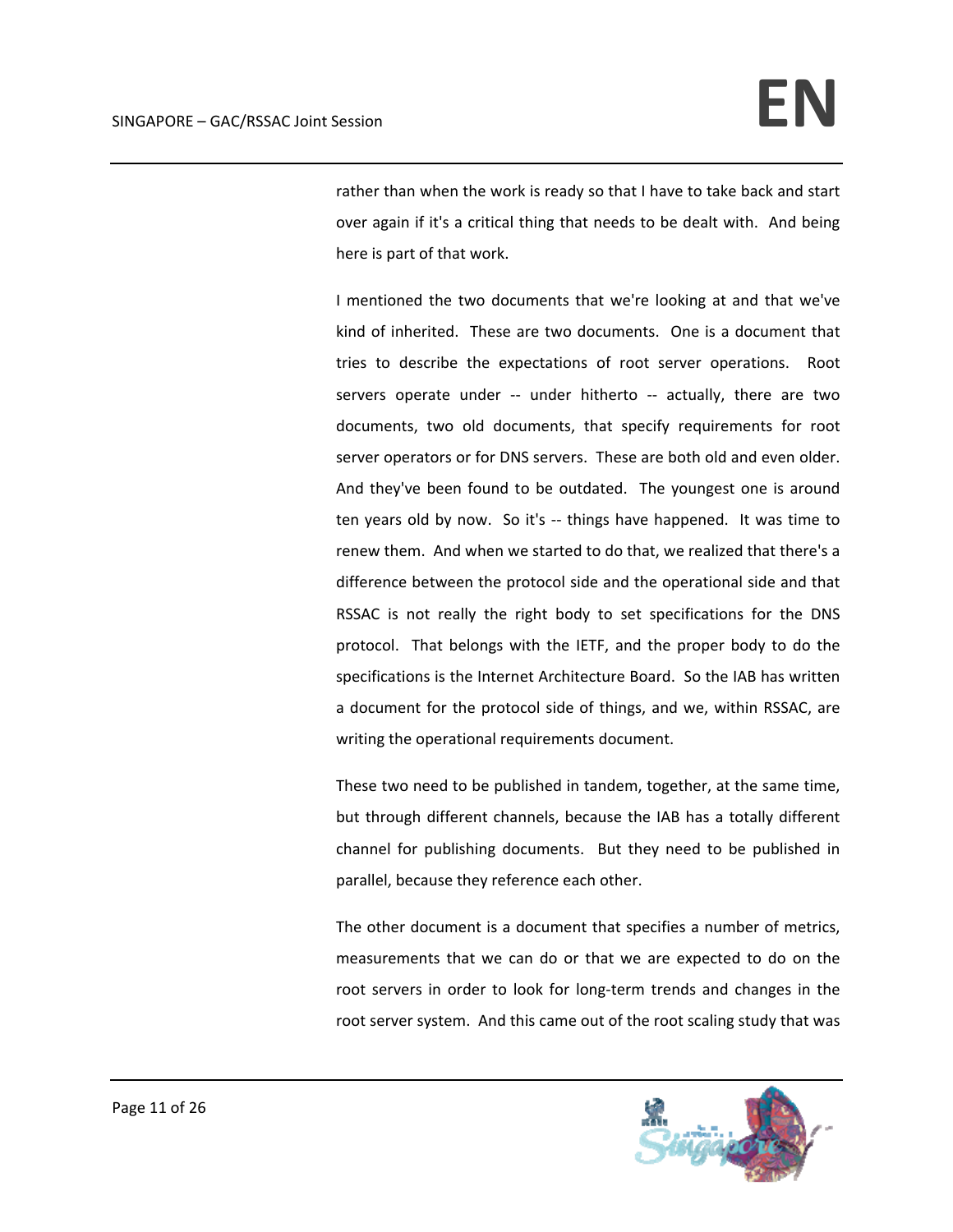carried out a number of years ago. And we want to have a few metrics to try to see if there are signs of stress on the system, if it starts to behave different when we scale the root, when we put in a lot of new gTLDs there. So these are very simple metrics like the number of queries we receive per day or per time unit, the number of sources, the number of sources, how many different clients are asking things from the root servers, how big is the root zone, how long time does it take to distribute it from the source, the zone maintainer to the end machine that actually performs the root service, the dots on the map that you saw before.

Those kind of simple things. But by keeping the statistics over long time, we hope that we will be able to see trends and watch the system as it grows and changes with time.

That's what I had to say. I'm looking at you, so if you want to comment further.

# CHAIR DRYDEN: Thank you.

So that was a very interesting presentation about the issues that you deal with in the reinvigorated RSSAC.

If there are any questions or comments from colleagues ‐‐ I can see Italy ‐‐ then I think we have a few minutes to take those.

Go ahead, please, Italy.

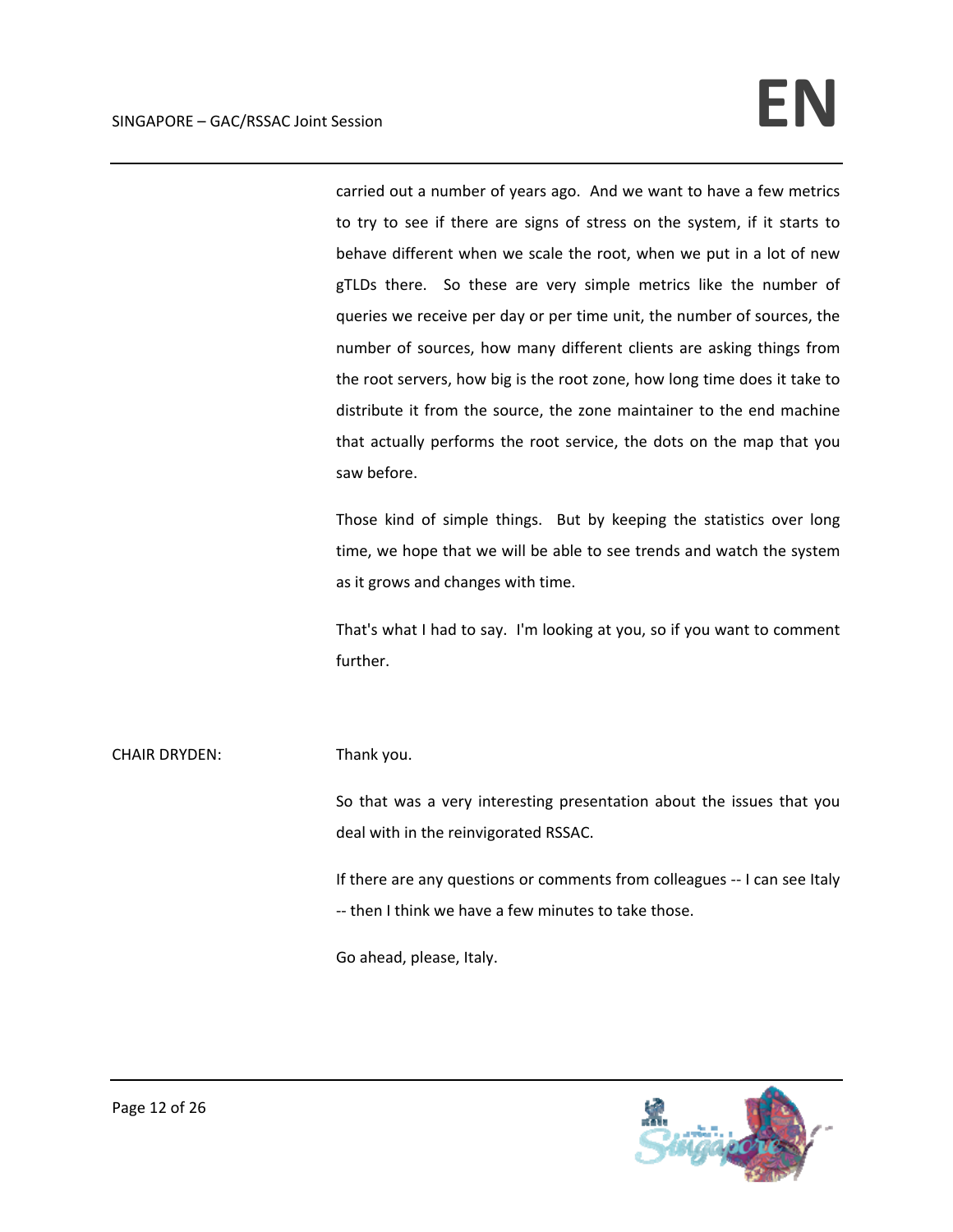| ITALY:                | Thank you, Chair.                                                                                                                                                                                                                                                                                                      |
|-----------------------|------------------------------------------------------------------------------------------------------------------------------------------------------------------------------------------------------------------------------------------------------------------------------------------------------------------------|
|                       | So what these guys are doing is a very, very professional engineering<br>task, and it is ensuring that the routing of the information over the<br>network is functioning, is functioning well.                                                                                                                         |
|                       | Another think is that the 2.8 billion people using the Net, they don't<br>even perceive their role. So this is something very important.                                                                                                                                                                               |
|                       | And we understood from the presentation that there, let's say, the<br>policy commitment is regarding to continuation of security, stability,<br>and resiliency of the process.                                                                                                                                         |
|                       | So my point is a question like this. In this IANA function transition, you<br>said clearly that you want that security is continued at the same level or<br>even better, if possible.                                                                                                                                  |
|                       | You play a good role, especially with new gTLDs, in verifying that adding<br>so many new records, this will not cause degradation of the services and<br>so on. But concerning this transition, where you see problems that you<br>might address, the fact that changes to the root server A operator or<br>what else. |
| <b>SUZANNE WOOLF:</b> | Thank you for that question, even though I'm -- it's a little bit early yet<br>to respond to.                                                                                                                                                                                                                          |
|                       | First of all, I'll say that questions about the IANA transition and the<br>implications of that, I can't speak for RSSAC because RSSAC does not yet<br>have a position on -- you know, like everyone else, we're sort of trying<br>to figure out what the role is and what the implications are.                       |

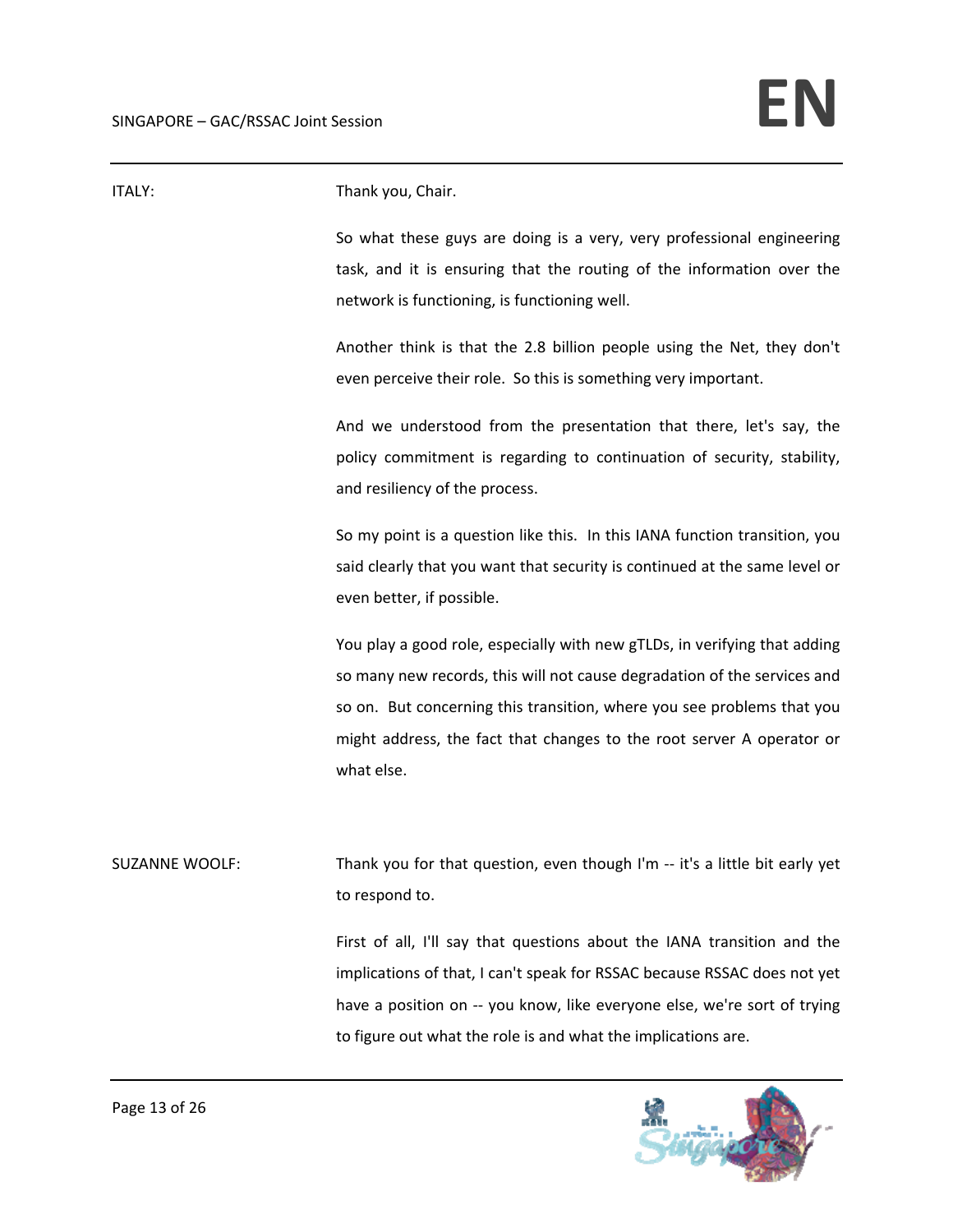I think the answer to your question is that we are -- again, from my personal perspective, but this is something that colleagues have been discussing here, and I think it's early days yet but we expect first to be participants in the process of identifying what the changes might be and of being part of the process and providing our best advice from the operational perspective as to how to handle them as they come up.

Because we don't know yet what the implications really are, I think the preliminary answer to your question is what we're doing is showing up and being part of the conversation.

CHAIR DRYDEN: Thank you. And so I have requests from the Netherlands and China. So Netherlands, please.

NETHERLANDS: Yes. Thank you, Heather. And thank you, Suzanne and Lars or Liman, or ‐‐ well, let's say, the names you are known for somewhere. Just to say that I think it's a kind of timely moment in which you probably self‐ organize yourself, let's say, more professional because of this NTIA announcement. And I think we had -- I think I had some experience with the old RSSAC, as you called it, being also the liaison a couple of years ago, and it's good that we now have, let's say, fresh faces on your side also, and also a new fresh face on our side, if Finland is very glad to take this up.

> I have a question also in line with Italy concerning the IANA announcement. I think probably you are the guys who should, let's say, in your requirements to the service which is being given to you from

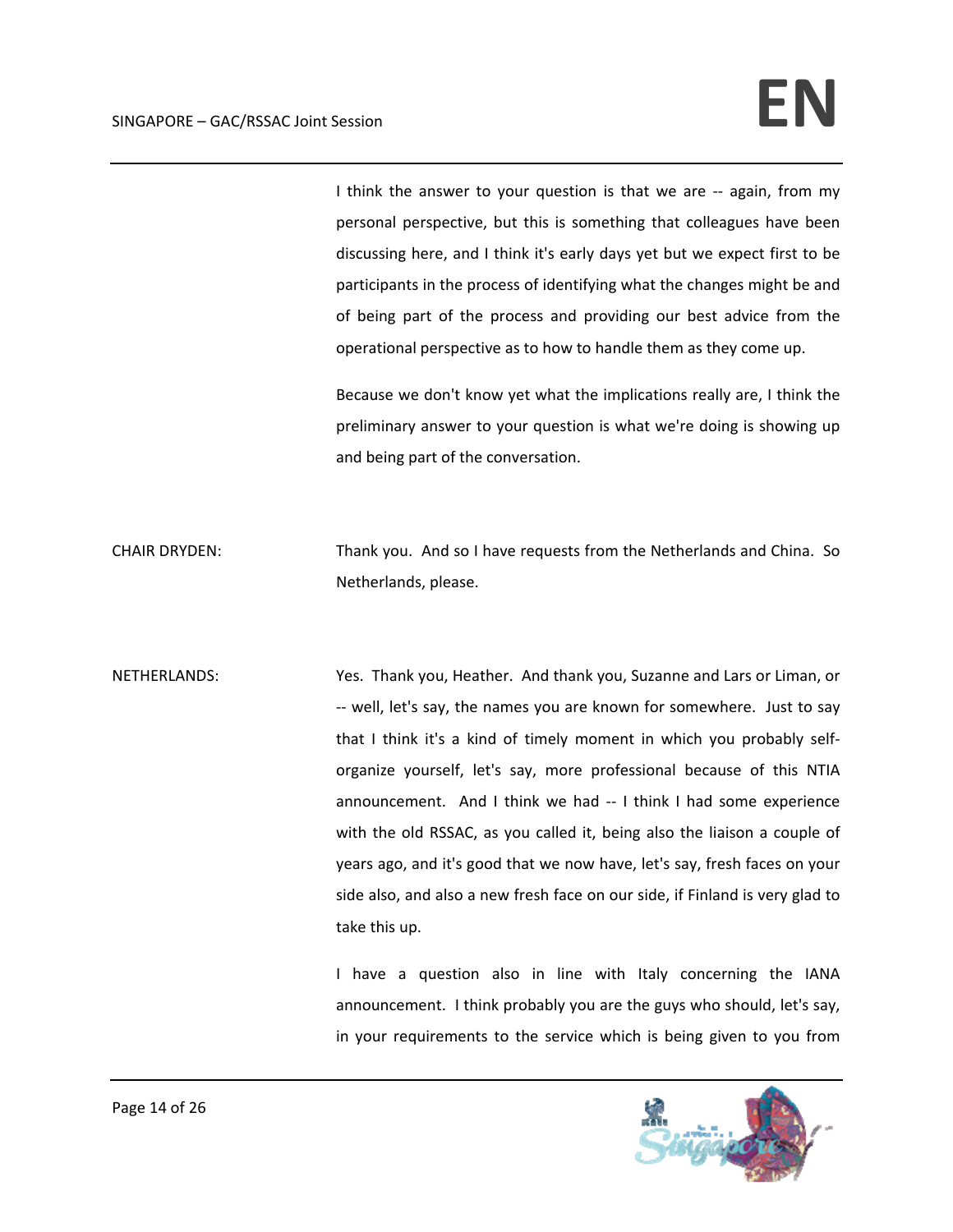IANA and VeriSign, to be able to really put down the good requirements for performing a stable and function service from IANA.

So I expect very much from you, I think, as one of the key elements in the IANA system to put down. And in the new context, I think you have ‐‐ let's say, you are better equipped to do this. And I hope, really, that you will give good input for this process, on this, especially on the part that Italy mentioned, security and stability of the system.

Thank you.

SUZANNE WOOLF: Thank you very much for your confidence and we take it very, very seriously.

Thank you.

CHAIR DRYDEN: CHAIR DRYDEN: Okay. So next I have China, then France, and Iran.

China, please.

CHINA: CHINA: Thank you, Madam Chair.

I also thanks for the committee to present us very clear introduction to your work. We know that your work is very important, and especially for the stability of the root servers. You know, we care much on the security, the stability of the root server. And we also know that it is the ‐‐ something mysterious of your commission because I heard that most

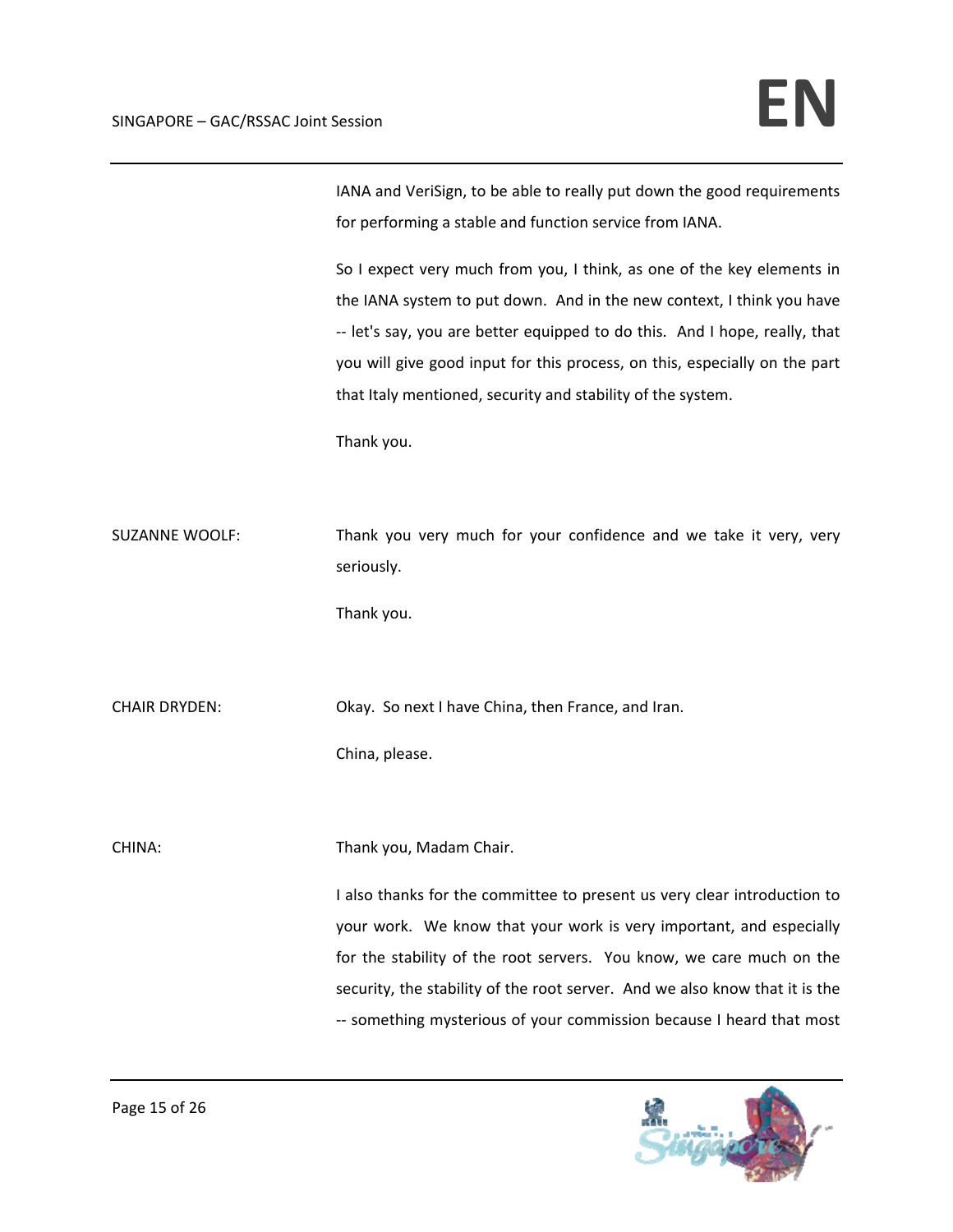of the work is closed‐door meetings. So as we are nearing the transition period, especially for the IANA transition, so during this kind of critical period it is -- we have -- maybe have some suggestion that maybe you can open your door or somewhat door and make it more transparent and also the governments appears much attention on the root server stability. Not only for the ccTLD but also for the root zone server.

So maybe I'll want to seek your suggestion or seek your opinions on how to enhance the GAC's involvement in the ‐‐ in your commission.

I know that there will be a liaison of GAC and your commission, but if there are any other means that can enhance the governments' involvement in your commission.

And my second question is concerning the work of the (indiscernible) for the root zone infrastructure that told the whole picture of the structure of the root zone around the world.

We know that they identify working group or expert group has the proposal on the shared root zone control. So what's the progress of this kind of work? Is there any suggestion from the commission regarding the shared zone control?

And also, another question concerning this is that many countries requesting to have the -- have the right on the root zone server. We know that the root zone server distribution is based on the conditions of 10 or 20 years ago. Not many distribute in the U.S. and Europe, but now the Internet has become the world property.

In Asia, in Africa, and also in other regions, there is no root zone servers. So is there any plan for the commission to expand the distribution of

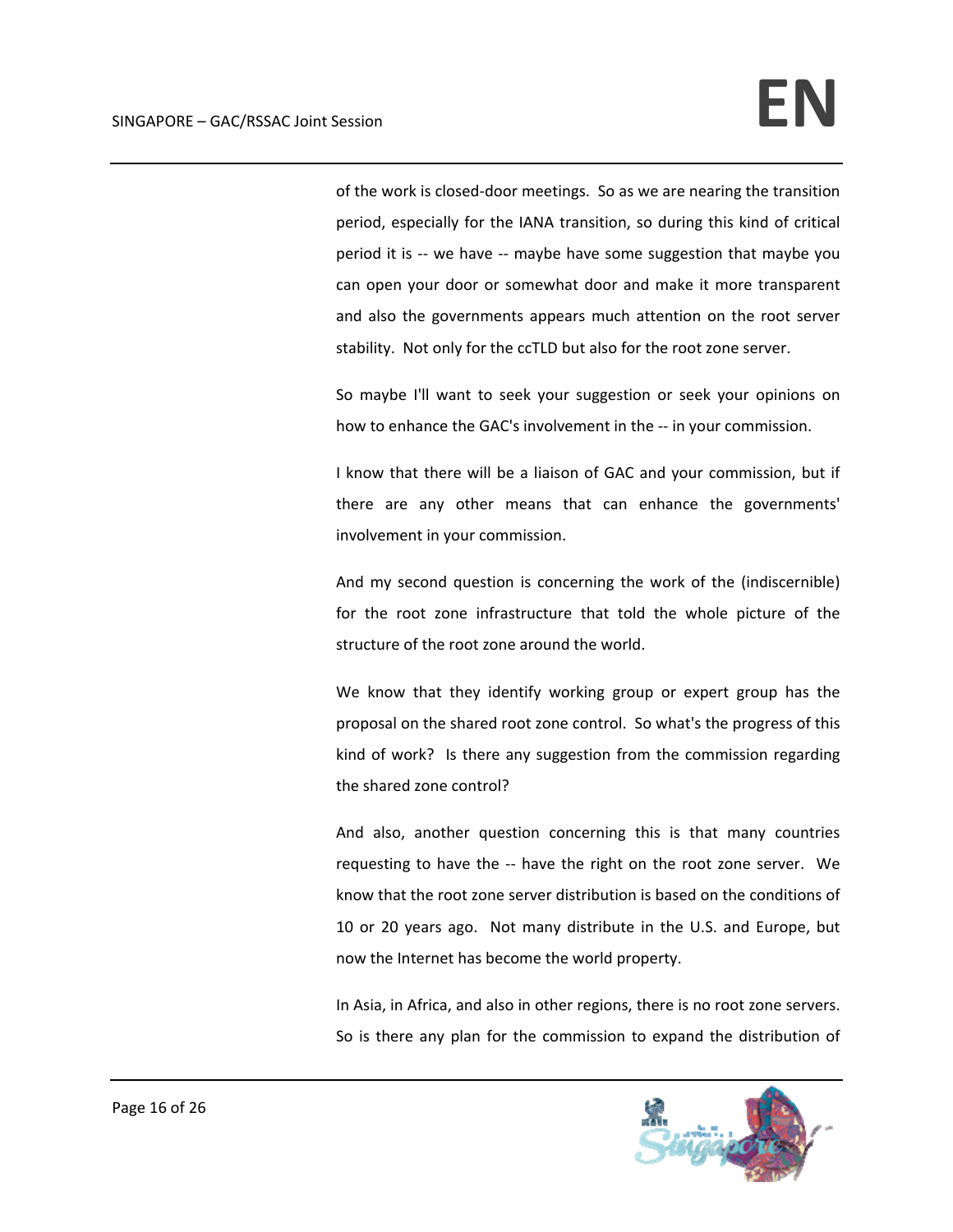the root zone servers around the world to make it more actable, more resilient and more quick response to the world?

And also, our suggestion that the more open and more transparent of the commission can be expected in the future.

Thank you.

SUZANNE WOOLF: Want to start?

LARS-JOHAN LIMAN: So thank you. With respect to the openness, yes, it's been closed for -too much closed, I will agree to that, for the past months. Mainly because we wanted the reorganization process to finish.

> We do expect to hold more open meetings in the future, especially as we work with the real work items as opposed to internal process for creating ‐‐ creating our advisory committee.

> So I would absolutely expect that. And as you mentioned, the liaison to this group and the many liaisons we have to other groups also help us to be open because these liaisons will also participate in the closed meeting. So we will try to shift more work into the open meetings, but remains closed; will still be available for the liaisons to be carried forward to this group.

> When you speak of root zone control, that's something that the root server operators have stated, many of them -- many of the root server operators have made statements, public statements, sometimes

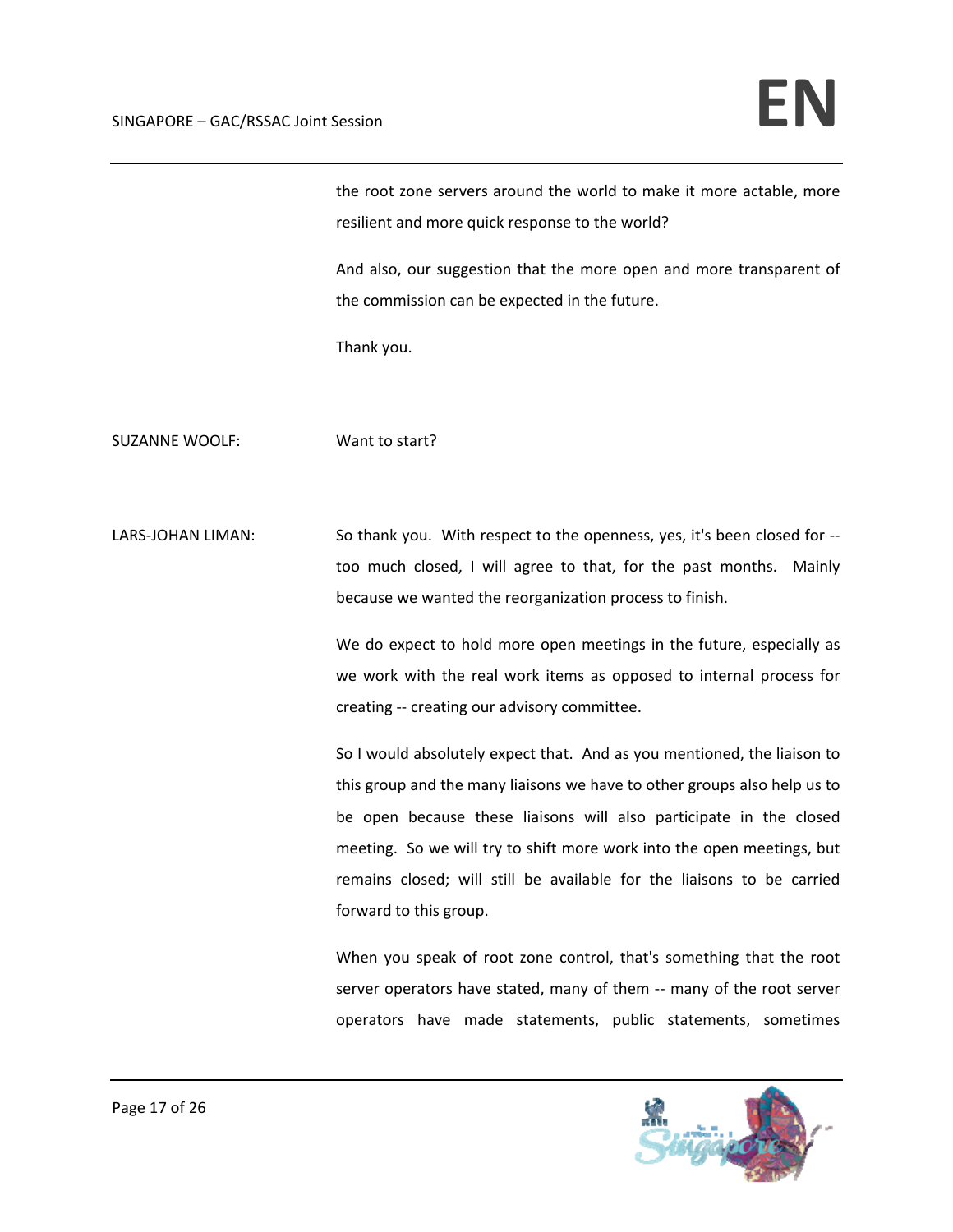exchanged mutual letters with ICANN where they specifically make sure that they stay out of the zone content process.

So the root server operators, as I feel, are only concerned with taking the data and accomplish it to the general public.

So there is no process involved as soon as root server operator gets the data. No change whatsoever. That means that discussions regarding shared root zone control, they happen outside of the RSSAC and root server business. It's not something that we want to get involved with.

What the contents, and that's what you talk about when you control the data. In other words, you change the data. The content of the database is not our problem. That's something that is governed by policy processes within ICANN, in various other places but not within the root server system.

And your last question was about, yes, server distribution. I would argue that there are a fair number of actual root servers in countries in Asia and Africa and South America as well. The map that you saw earlier in our presentation actually shows that. So I think that you're referring to is that there are root server operating organizations. Most of them are based in the United States, and only three of them outside the United States, and two of them in Europe and one in Japan. That is true.

On the other hand, these are very dedicated to work on behalf of the Internet community. The Internet community are the people we serve, provide information to, and we are very happy to work with almost anyone to try to improve service where service is not good. And since

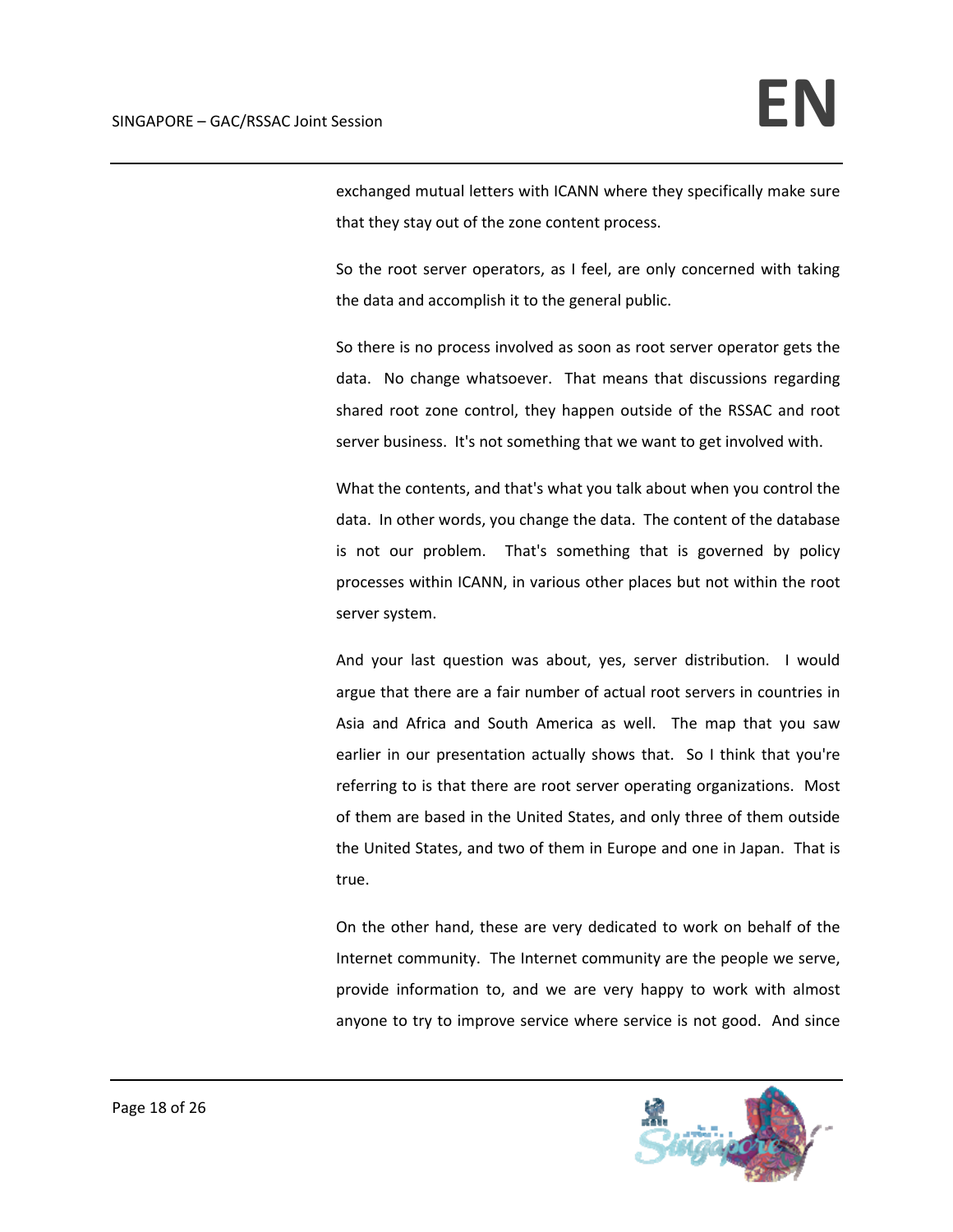# SINGAPORE – GAC/RSSAC Joint Session **EN**

the process that the root server operators do does not involve changing the data in any way, the same data is provided in Johannesburg, in Nairobi, in Singapore, in Rio de Janeiro. It's actually the very same data and it's not changed any way ‐‐ where.

You want to continue? No?

SUZANNE WOOLF: Sure. Just to pick up on that last point. As kind of a -- maybe a principle overview of how we tend to regard, I think, the relationship between policy processes and what we do is with regards to something like ‐‐ and I believe I understood that you referred to a European Commission proposal regarding a shared root zone ‐‐ shared administration of the root zone, if I'm recalling correctly. But there's a set of issues, as my colleague says, that are strictly policy. We do not make those decisions.

> We provide the best input we can in an advisory capacity regarding those policy issues. For example, there were policy reasons why it was a good idea to deploy DNSSEC for the root zone several years ago having to do with security and reliability of the information. That was a policy decision that that should go forward.

> The root server operators were a very active part of the conversation about exactly how to deploy it in the safest possible way so as to make it beneficial for all ‐‐ for users of the system.

> So I would expect that as concerns on these policy issues advance, that we continue to do that; that we provide the best advice possible in the context of a policy process that we're supporting and providing input for.

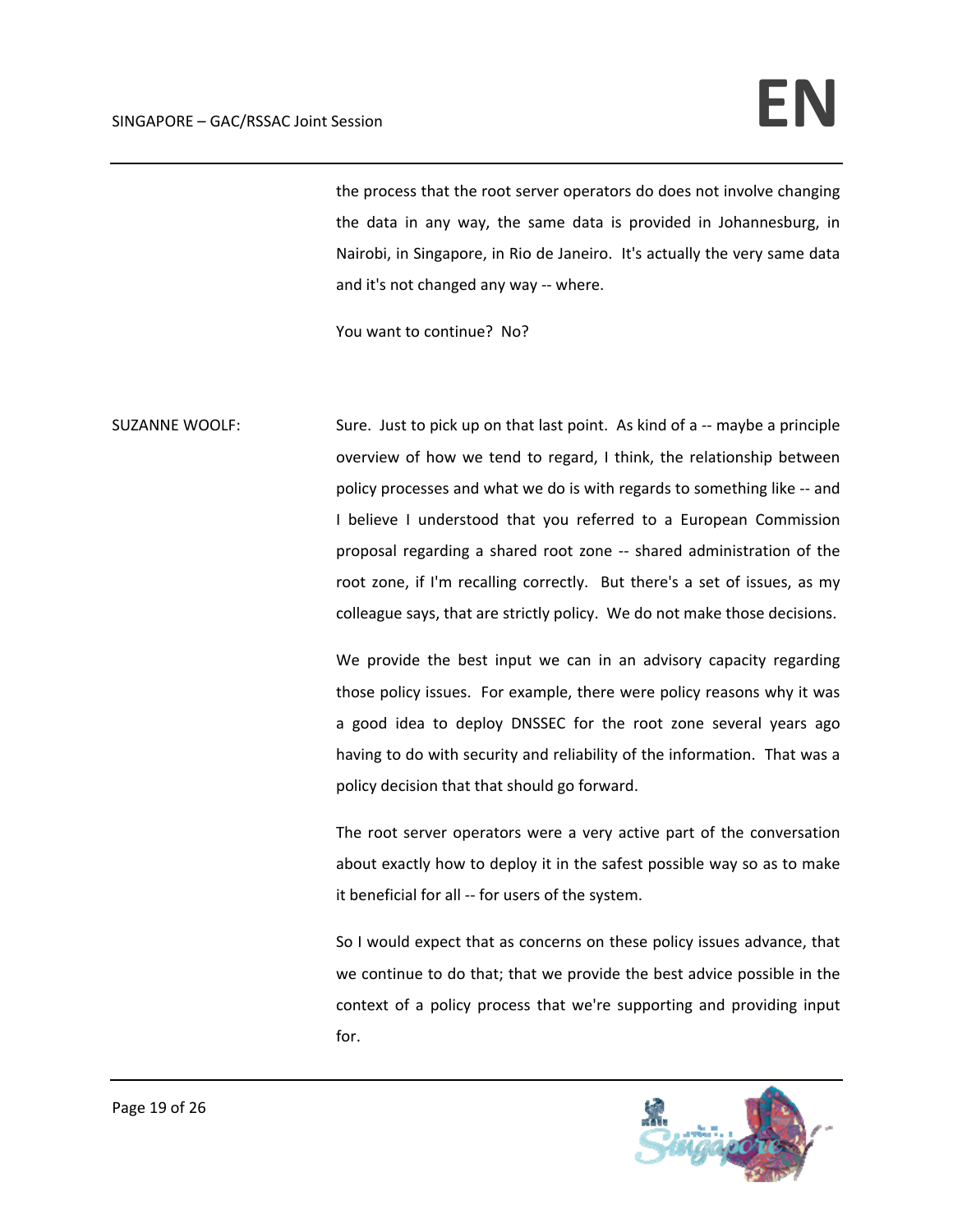| <b>CHAIR DRYDEN:</b> | Thank you.                                                                  |
|----------------------|-----------------------------------------------------------------------------|
|                      | So we have time for our last two speakers. We have France and then<br>Iran. |
|                      | France, please.                                                             |
|                      |                                                                             |
| <b>FRANCE:</b>       | Thank you, Madam Chair.                                                     |
|                      | The map you showed showed that there are a lot of, well, numbers of         |
|                      | operators throughout the world and so I guess that they share the same      |
|                      | level of skill and knowledge about maintaining and operating a root         |
|                      | server. So can I infer very candidly that many or several operators could   |
|                      | actually do the job that VeriSign does as root zone maintainer with the     |
|                      | same level -- with providing the same level of confidence and reliability   |
|                      | and security should the contract be re-opened to other bidders in the       |
|                      | future?                                                                     |
|                      |                                                                             |
| LARS-JOHAN LIMAN:    | That's an interesting -- an interesting question. Right now, I don't see    |
|                      | any reason to change the system because we have a system that works         |
|                      | very well and we have people with lots of experience working at             |

VeriSign doing a very good job.

That said, if things were to change substantially, I foresee that there will be organizations that will be able to do the same job. It will ‐‐ The knowledge and the skill is out there. Maybe not the actual physical

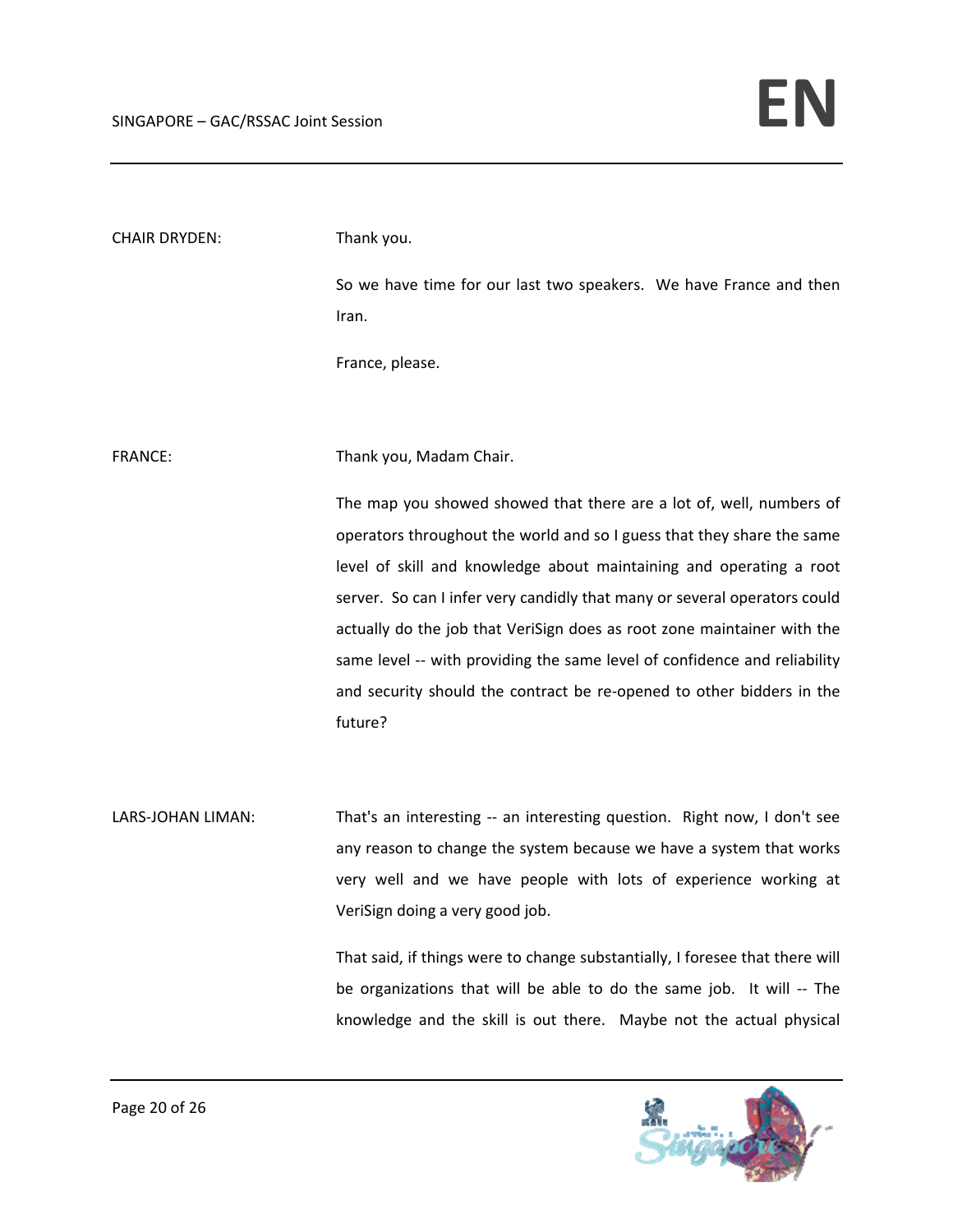resources to do it right now but to build such resources is not a ‐‐ how shall I put it? It's not really rocket science. It's something you can do. Given enough money and given some time you can build facilities that perform the same service under someone else's regime. That would be technically possible, yes. Definitely.

So that's a possible, however unlikely, way forward, I would say.

CHAIR DRYDEN: Thank you.

Next I have Iran, please.

IRAN: Thank you very much for presentation. I understood that in -- my question is following the question raised by China and the type of answer they have given. And also, I hear the comment made by France. But still, I think it might not be quite a convincing thing that such and such existing operation is working quite well because there has been no comparison between the others quite well with respect to what. So we have to see whether there is a way to -- to investigate that.

> But I'm coming to the question for which I have asked for the floor, and that is in the chapter or section, article, perhaps, 11 in section two ‐‐ three of the ICANN bylaws, the responsibility of this Advisory Committee is mentioned. Do you have any intention within the new ‐‐ I say letter of intent of the NTIA for the transfer of this stewardship, I call it letter of intent until it is going to the reality, to have a look to see whether this area of responsibility needs to be reviewed. And to add

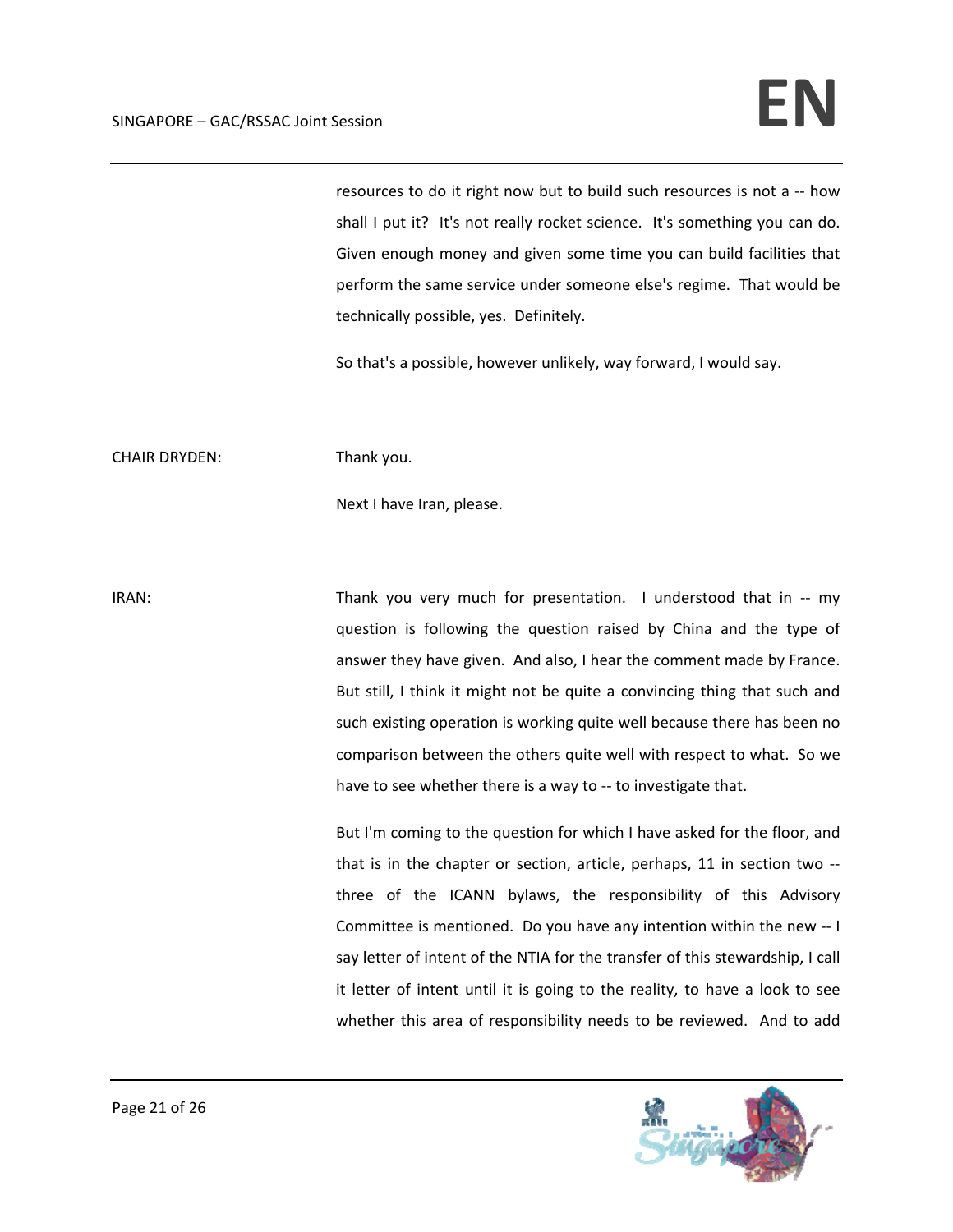something on that, and some of them in particular, whether there are areas that need to be reinforced. For instance, if I read the part three, that engage in ongoing threat assessment and risk analysis of the root server system, and the recommendation whether you have seen during the last few years, there is a need for fostering or asserting this sort of this assessment of threatening, type of threatening with respect to what is currently being done and making a recommendation in that regard. Thank you. CHAIR DRYDEN: Thank you, Iran. Did you want to respond or....

LARS-JOHAN LIMAN: Thank you. I'm --

SUZANNE WOOLF: lthink I can.

LARS-JOHAN LIMAN: Please do.

SUZANNE WOOLF: That's a very broad question. And as your colleagues have asked, and you're right, we have a similar answer along the lines of there are both policy and operational pieces to the question I believe you're asking. And, therefore, there's -- frankly, the primary reason we're here, even

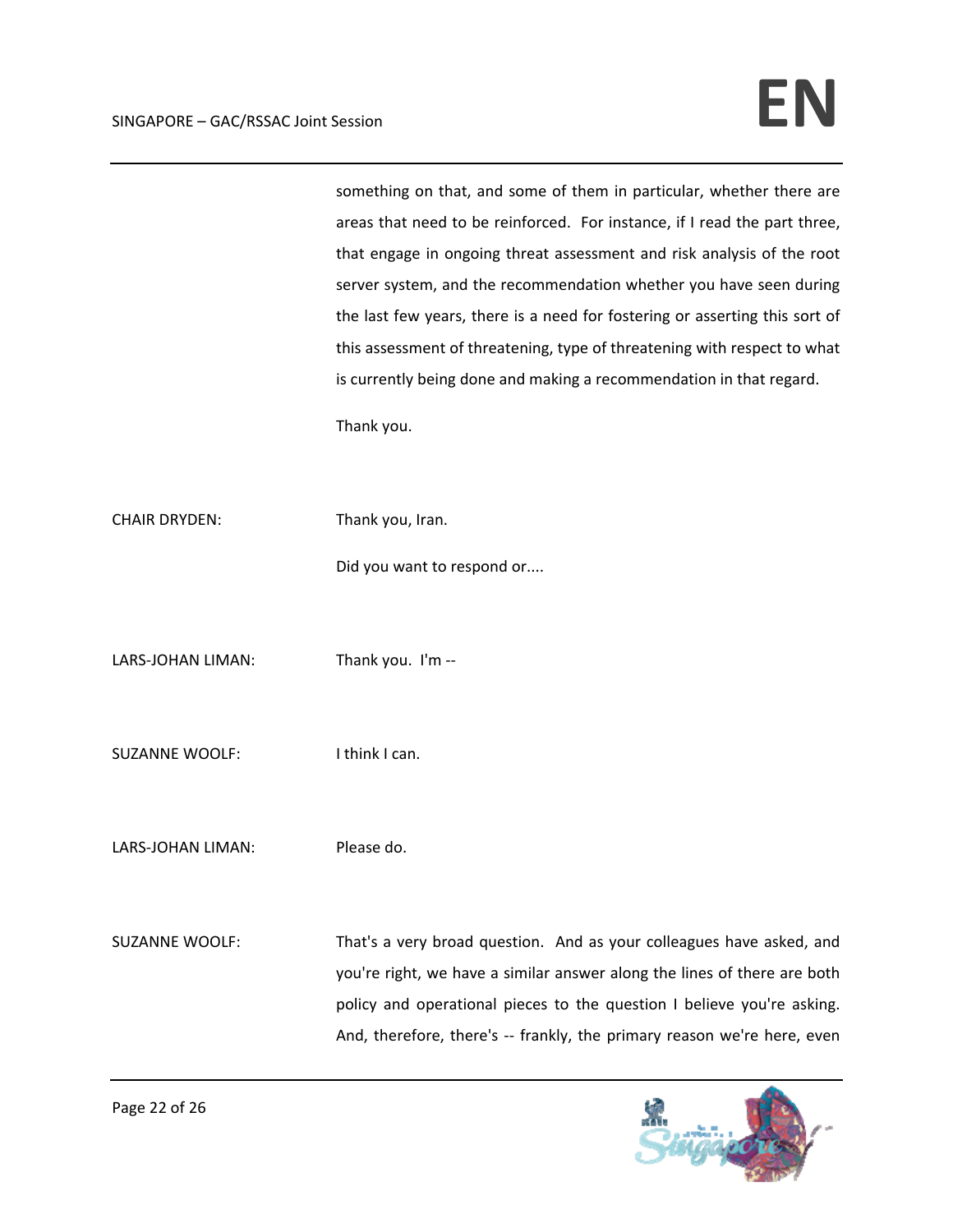more than to give you any specific information, is to show that we're willing to engage on questions like that, the interaction of those kinds of questions.

A couple of specifics. I understood part of the question to be about security and threat assessment, risk analysis and so on. It's important to note that the root server operators separately and together do that kind of work all the time. It's part of running a professional operation, providing a service globally.

With that said, there's also, as we said earlier, we understand the transparency of doing those things is also a concern, and we're interested in input on what it would ‐‐ what information you want from us, what you want from us in the way of transparency to demonstrate the commitment that is being made and the measures being taken to assure the system.

CHAIR DRYDEN: Thank you.

So I think we have time for just one last question or comment from Russia before we conclude the session.

RUSSIA: Thanks, Madam Chair.

Thanks for presentation. Brief question, but let me speak Russian.

It is true that there are many issues related to the root zone; however, there is one that is a priority. It has to do with security and stability.

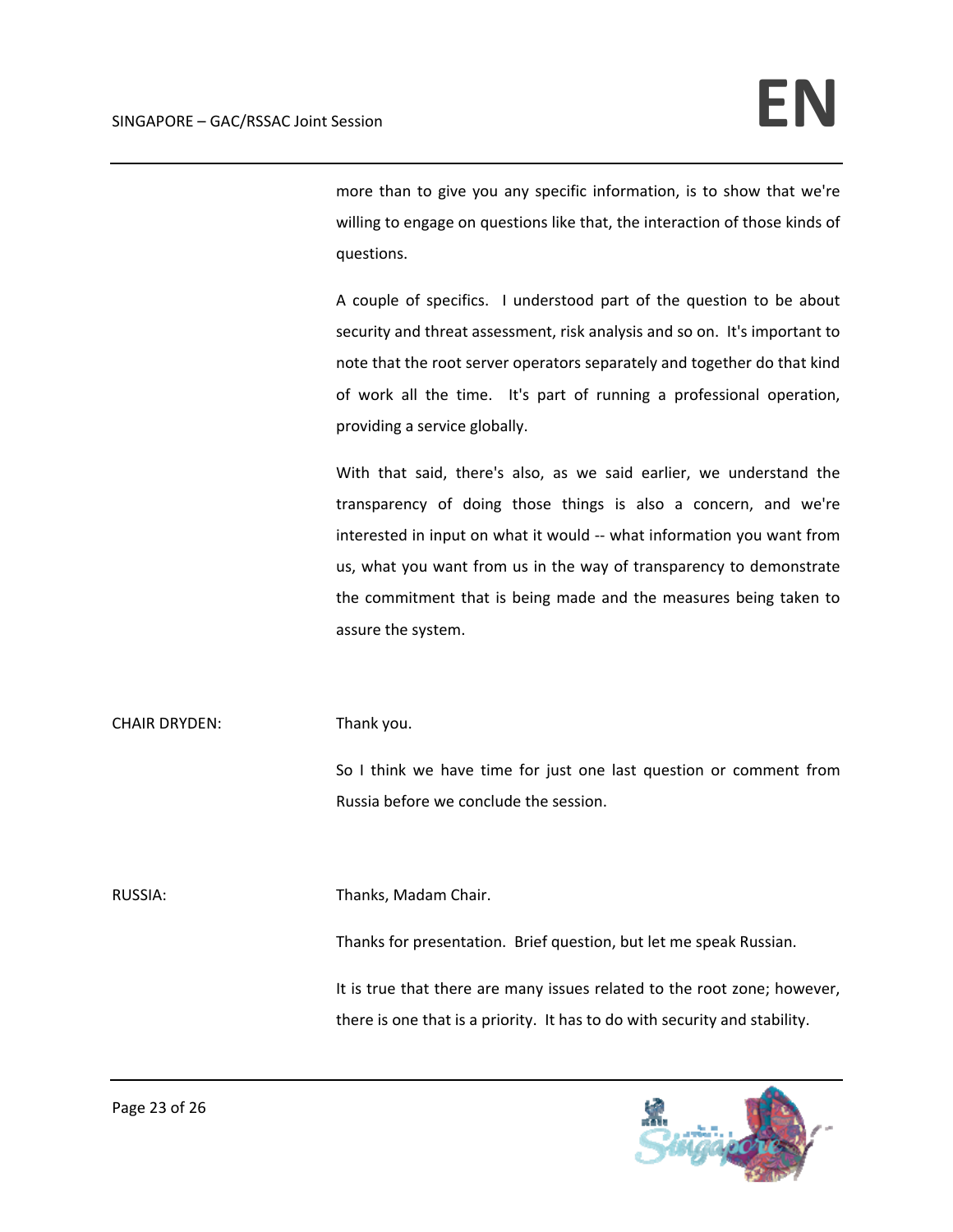There is a relevant committee. The presentation showed that there is work being done; however, I want to understand to what extent these issues have been already resolved. There is also requirements for operators in terms of security and stability.

We heard, even during the plenary, an opinion by the experts about the need for stress tests. So we would like to hear a few words about this.

Thank you very much.

LARS-JOHAN LIMAN: Thank you. I will try to address that.

Yes, at least some of the aspects of security and stability have been addressed in the requirements document that we have sitting and that we intend to release as soon as we have operational procedures for doing so.

In addition, as Suzanne mentioned earlier, in running our operations, we naturally do stress tests of our own systems. We don't do stress tests of the systems that are running and responding to queries. But I can speak for I-root at least to say we have a laboratory with identical equipment where we perform stress tests and various types of not only stress and load on the system but also various types of, how to put it, sending strange queries to see that it behaves properly and doesn't fall apart when you send strange questions or malformed questions and so on. So that is part of normal operational procedures.

Again, I take that back again to the question from the gentleman from Iran; that what I hear is there is a lack of transparency here that we are ‐

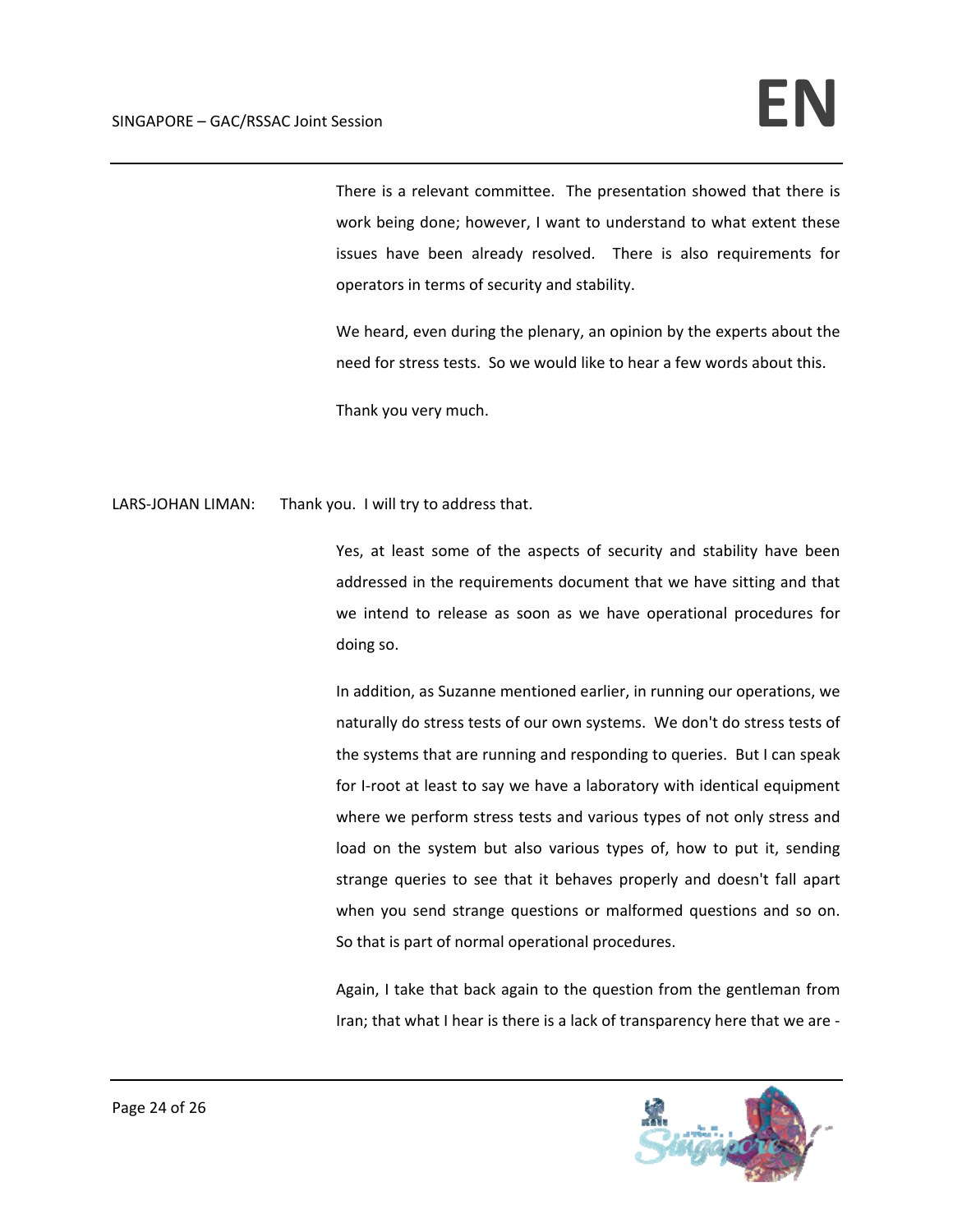‐ we, as root server operators, are not succeeding in conveying this information to the -- to the general public; that we actually keep doing these things and what we do and how we do it. So I will take that back and see if we can either put that into the current document before it gets published or if we can issue a new document that gives recommendations about being more open about what we actually do to make sure that the system stays stable and working.

Thank you.

CHAIR DRYDEN: Thank you. I think that's a great place to conclude.

So with that, thank you, on behalf of the GAC, for coming to brief us today and answer our questions. And we hope that this can be an ongoing exchange that we have, and that we continue in the same way.

And thank you to Finland as well for arranging this with our colleagues in the RSSAC.

So thank you.

So for the GAC, we'll just take a 30‐seconds pause, and then we can move into our next session. So don't anybody move.

SUZANNE WOOLF: Thank you, Madam Chair. Thank you for having us.